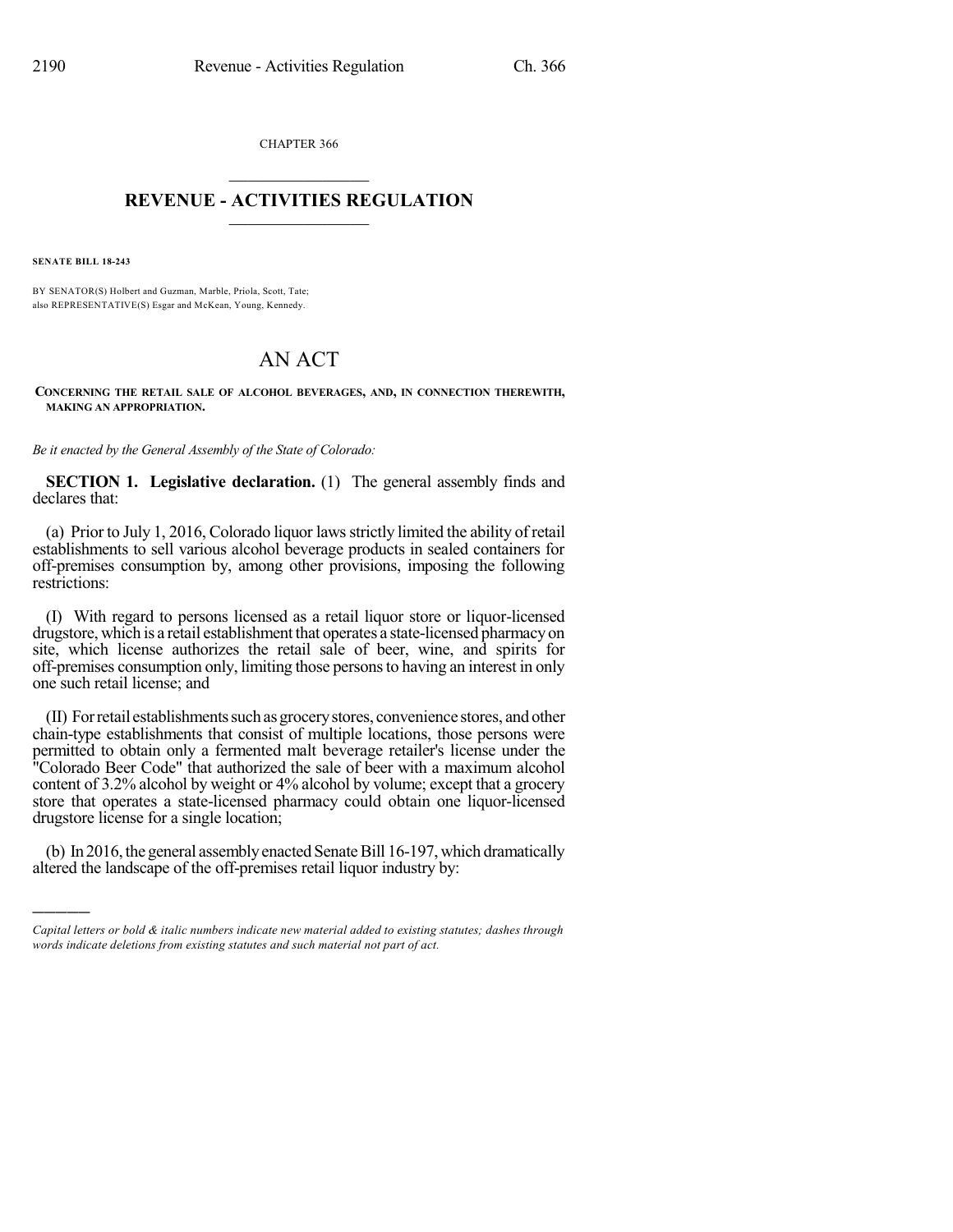(I) Permittingretailliquorstores andliquor-licenseddrugstoresto obtainmultiple licenses to sell beer, wine, and spirits at more than one licensed establishment, subject to restrictions based on proximity to an existing retail liquor business and other requirements; and

(II) Eliminating, as ofJanuary1, 2019, themaximumalcohol content of beersold by fermented malt beverage retailers;

(c) In an effort to ease the effect of these dramatic changes in the law on the liquor industry, the legislation directed the state licensing authority to convene a working group consisting of members of the industry to develop an implementation process for the transition, including a process for grocery and convenience stores to apply for a license to sell beer with no alcohol content limits;

(d) While the working group convened for over a year following the passage of SB16-197, the group was not able to come to a consensus on how to implement the transition and thus did not develop an application process; and

(e) Accordingly, effective January 1, 2019, the definition of fermented malt beverages will no longer contain an alcohol content limit, and it is therefore important to enact legislation to establish safeguards and parity among retail establishments and ensure public health and safety given that, as of January 1, 2019, a fermented malt beverage retailer will be able to sell beer with no maximum alcohol content under its existing license and without having to apply for or obtain a new license.

**SECTION 2.** In Colorado Revised Statutes, 12-46-104, **amend** (1) introductory portion and  $(1)(c)$  as follows:

**12-46-104. Licenses - state license fees - requirements - repeal.** (1) The licenses to be granted and issued by the state licensing authority pursuant to this article *46* for the manufacture, importation, and sale of fermented malt beverages shall be ARE as follows:

(c)  $(I)$  ON AND AFTER THE EFFECTIVE DATE OF THIS SUBSECTION  $(I)(c)$ , AS AMENDED, a retailer'slicense shall be granted and issued to any person, partnership, association, organization, or corporation qualifying under section 12-47-301 and not prohibited from licensure under section  $12-47-307$  to sell at retail the said fermented malt beverages EITHER FOR CONSUMPTION OFF THE LICENSED PREMISES OR ON THE LICENSED PREMISES, BUT NOT FOR CONSUMPTION ON AND OFF THE LICENSED PREMISES, upon paying an annual license fee of seventy-five dollars to the state licensing authority.

(II) (A) ON AND AFTER THE EFFECTIVE DATE OF THIS SUBSECTION  $(1)(c)$ , AS AMENDED, THE STATE LICENSING AUTHORITY SHALL NOT ISSUE A NEW OR RENEW A FERMENTED MALT BEVERAGE RETAILER'S LICENSE FOR THE SALE OF FERMENTED MALT BEVERAGES FOR CONSUMPTION ON AND OFF THE LICENSED PREMISES. ANY LICENSEE HOLDINGA FERMENTED MALT BEVERAGE LICENSE AUTHORIZING THE SALE OF FERMENTED MALT BEVERAGES FOR CONSUMPTION ON AND OFF THE LICENSED PREMISES THAT WAS ISSUED BY THE STATE LICENSING AUTHORITY UNDER THIS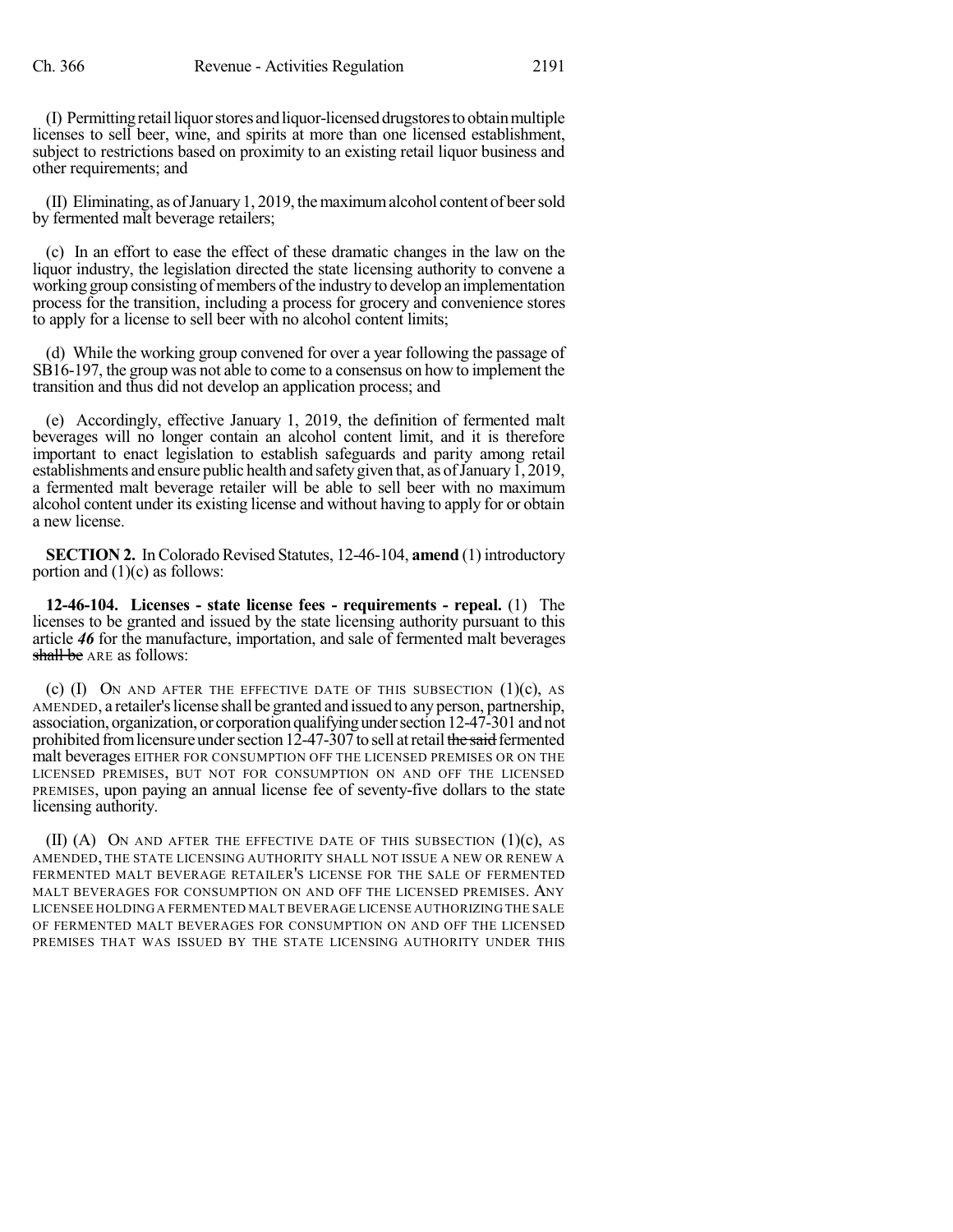SUBSECTION  $(1)(c)$  BEFORE THE EFFECTIVE DATE OF THIS SUBSECTION  $(1)(c)$ , AS AMENDED, THAT APPLIES TO RENEW THE LICENSE ON OR AFTER THE EFFECTIVE DATE OF THIS SUBSECTION  $(1)(c)$ , AS AMENDED, MUST SIMULTANEOUSLY APPLY TO CONVERT THE LICENSE EITHER TO A LICENSE FOR THE SALE OF FERMENTED MALT BEVERAGES AT RETAIL FOR CONSUMPTION OFF THE LICENSED PREMISES OR TO A LICENSE FOR THE SALE OF FERMENTED MALT BEVERAGES AT RETAIL FOR CONSUMPTION ON THE LICENSED PREMISES.

(B) THIS SUBSECTION  $(1)(c)(II)$  is repealed, effective July 1, 2019.

**SECTION 3.** In Colorado Revised Statutes, **amend** 12-46-106 as follows:

**12-46-106. Lawful acts.** (1) It islawfulfor a person under eighteen years of age who is under the supervision of a person on the premises over eighteen years of age OR OLDER to be employed in a place of business where fermented malt beverages are sold at retail in containers for off-premises consumption. During the normal course of such employment, any person under eighteen TWENTY-ONE years of age may handle and otherwise act with respect to fermented malt beverages in the same manner as that person does with other items sold at retail; except that: no

(a) A person under eighteen years of age shall NOT sell or dispense fermented malt beverages, check age identification, or make deliveries beyond the customary parking area for the customers of the retail outlet; AND

(b) A PERSON WHO IS UNDER TWENTY-ONE YEARS OF AGE SHALL NOT DELIVER FERMENTED MALT BEVERAGES IN SEALED CONTAINERS TO CUSTOMERS UNDER SECTION 12-46-107 (6).

(2) This section shall DOES not be construed to permit the violation of any other provisions of this section under circumstances not specified in this section.

**SECTION 4.** In Colorado Revised Statutes, 12-46-107, **amend** (1)(c); and **add** (3), (4), (5), and (6) as follows:

**12-46-107. Local licensing authority - application - fees - definition - rules repeal.** (1) The local licensing authority shall issue only the following classes of fermented malt beverage licenses:

(c) (I) Sales for consumption both on and off the premises of the licensee; A person licensed pursuant to this paragraph (c) may deliver at retail fermented malt beverages in factory-sealed containers in conjunction with the delivery of food products if such person has obtained a permit for the delivery of fermented malt beverages from the state licensing authority. The state licensing authority shall promulgate rules as are necessary for the proper delivery of fermented malt beverages pursuant to this paragraph (c) and shall have the authority to issue a permit to any person who is licensed pursuant to and delivers fermented malt beverages under this paragraph (c) EXCEPT THAT ON OR AFTER THE EFFECTIVE DATE OF THIS SUBSECTION  $(1)(c)$ , AS AMENDED, A LOCAL LICENSING AUTHORITY SHALL NOT ISSUE A NEW FERMENTED MALT BEVERAGE LICENSE OR RENEW AN EXISTING FERMENTED MALT BEVERAGE LICENSE FOR THE SALE OF FERMENTED MALT BEVERAGES FOR CONSUMPTION ON AND OFF THE LICENSED PREMISES.ANY LICENSEE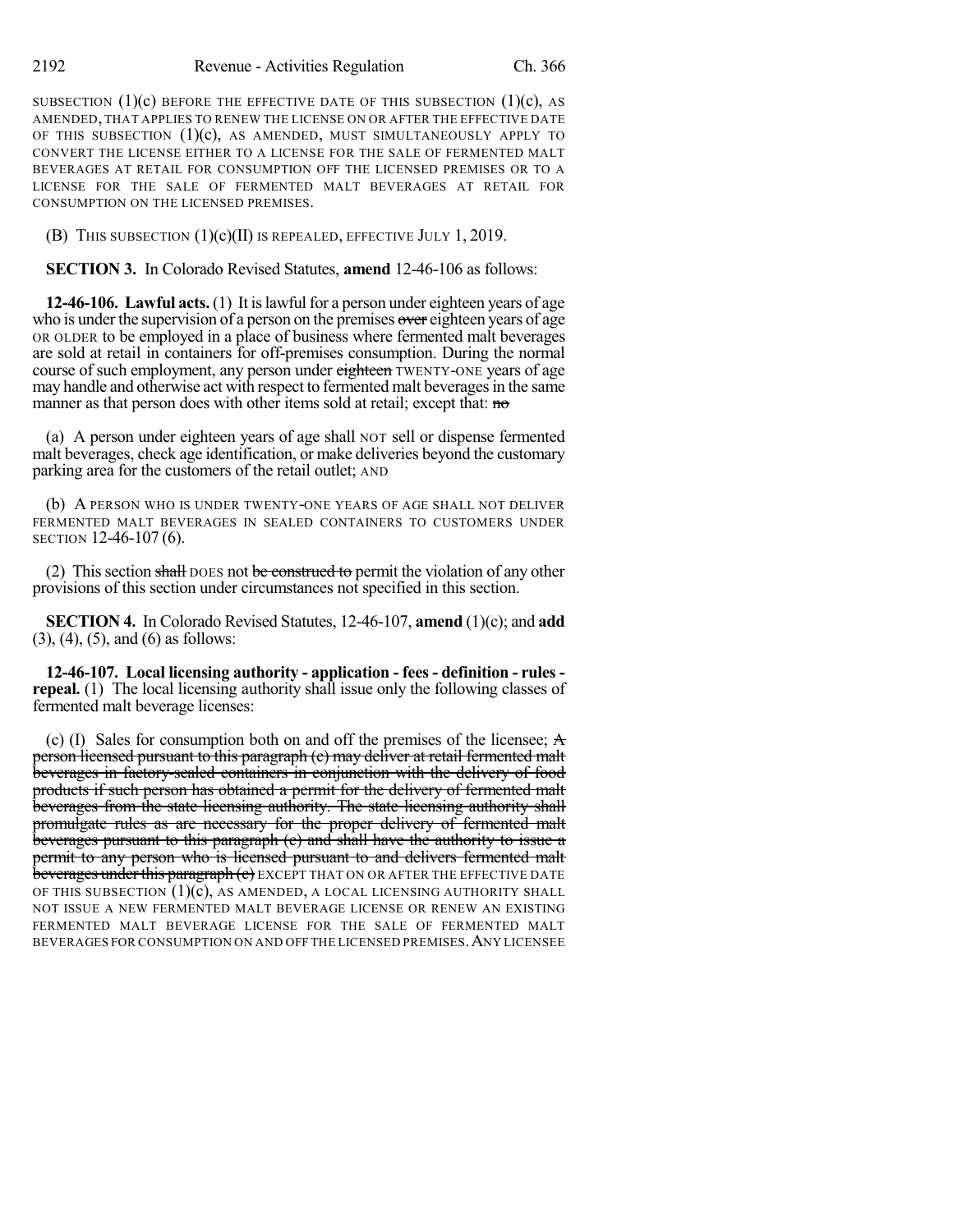#### Ch. 366 Revenue - Activities Regulation 2193

HOLDING A FERMENTED MALT BEVERAGE LICENSE ISSUED UNDER THIS SUBSECTION  $(1)(c)$  PRIOR TO THE EFFECTIVE DATE OF THIS SUBSECTION  $(1)(c)$ , AS AMENDED, THAT APPLIES TO RENEW THE LICENSE ON OR AFTER THE EFFECTIVE DATE OF THIS SUBSECTION  $(1)(c)$ , AS AMENDED, MUST SIMULTANEOUSLY APPLY TO CONVERT THE LICENSE EITHER TO A LICENSE FOR THE SALE OF FERMENTED MALT BEVERAGES FOR CONSUMPTION OFF THE LICENSED PREMISES AS SPECIFIED IN SUBSECTION  $(1)(a)$  OF THIS SECTION OR TO A LICENSE FOR THE SALE OF FERMENTED MALT BEVERAGES FOR CONSUMPTION ON THE LICENSED PREMISES AS SPECIFIED IN SUBSECTION  $(1)(b)$  OF THIS SECTION.

(II) THIS SUBSECTION (1)(c) IS REPEALED, EFFECTIVE JULY 1, 2019.

 $(3)$  (a) In addition to any other requirements specified in this article 46 OR ARTICLE 47 OF THIS TITLE 12, TO QUALIFY FOR A NEW LICENSE UNDER SUBSECTION  $(1)(a)$  of this section on or after the effective date of this SUBSECTION (3) OR TO RENEW A LICENSE THAT WAS ISSUED UNDER SUBSECTION (1)(a) OF THIS SECTION ON OR AFTER THE EFFECTIVE DATE OF THIS SUBSECTION (3), A PERSON MUST DERIVE AT LEAST TWENTY PERCENT OF ITS GROSS ANNUAL REVENUES FROM TOTAL SALES FROM THE SALE OF FOOD ITEMS FOR CONSUMPTION OFF THE PREMISES.

(b) FOR PURPOSES OF CALCULATING GROSS ANNUAL REVENUES FROM TOTAL SALES, REVENUES DERIVED FROM THE SALE OF THE FOLLOWING PRODUCTS ARE EXCLUDED:

(I) FUEL PRODUCTS, AS DEFINED IN SECTION 8-20-201 (2);

(II) CIGARETTES, TOBACCO PRODUCTS, AND NICOTINE PRODUCTS, AS DEFINED IN SECTION 18-13-121 (5); AND

(III) LOTTERY PRODUCTS.

(c) THE STATE LICENSING AUTHORITY MAY ADOPT RULES SPECIFYING THE FORM AND MANNER IN WHICH AN APPLICANT FOR A NEW OR RENEWAL LICENSE MAY DEMONSTRATE COMPLIANCE WITH THIS SUBSECTION (3).

(d) THIS SUBSECTION (3) DOES NOT APPLY TO A PERSON THAT OWNS OR LEASES A PROPOSED FERMENTED MALT BEVERAGE RETAILER LICENSED PREMISES AND,AS OF JANUARY 1, 2019, HAS APPLIED FOR OR RECEIVED FROM THE MUNICIPALITY, CITY AND COUNTY, OR COUNTY IN WHICH THE PREMISES ARE LOCATED:

(I) A BUILDING PERMIT FOR THE STRUCTURE TO BE USED FOR THE FERMENTED MALT BEVERAGE RETAILER LICENSED PREMISES, WHICH PERMIT IS CURRENTLY ACTIVE AND WILL NOT EXPIRE BEFORE THE COMPLETION OF THE LIQUOR LICENSING PROCESS; OR

(II) A CERTIFICATE OF OCCUPANCY FOR THE STRUCTURE TO BE USED FOR THE FERMENTED MALT BEVERAGE RETAILER LICENSED PREMISES.

(e) AS USED IN THIS SUBSECTION (3), "FOOD ITEMS" MEANS ANY RAW, COOKED, OR PROCESSED EDIBLE SUBSTANCE, ICE, OR BEVERAGE, OTHER THAN A BEVERAGE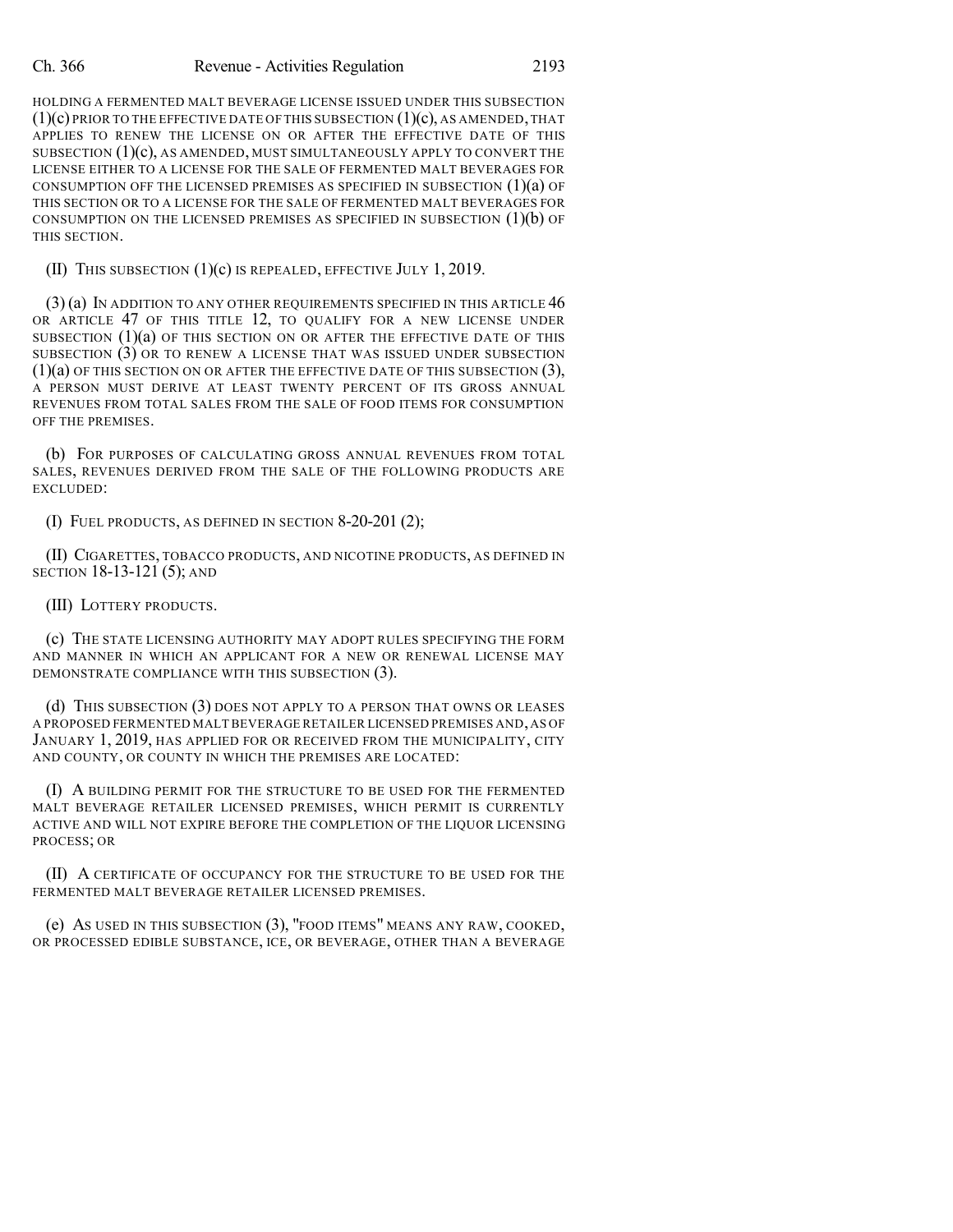CONTAINING ALCOHOL, THAT IS INTENDED FOR USE OR FOR SALE, IN WHOLE OR IN PART, FOR HUMAN CONSUMPTION.

(4) ON OR AFTER JANUARY 1, 2019, A FERMENTED MALT BEVERAGE RETAILER LICENSED UNDER SUBSECTION  $(1)(a)$  OF THIS SECTION:

(a)(I) SHALL NOT SELL FERMENTED MALT BEVERAGES TO CONSUMERS AT A PRICE THAT IS BELOW THE RETAILER'S COST, AS LISTED ON THE INVOICE, TO PURCHASE THE FERMENTED MALT BEVERAGES,UNLESS THE SALE IS OF DISCONTINUED OR CLOSE-OUT FERMENTED MALT BEVERAGES.

(II) THIS SUBSECTION (4)(a) DOES NOT PROHIBIT A FERMENTED MALT BEVERAGE RETAILER FROM OPERATING A BONA FIDE LOYALTY OR REWARDS PROGRAM FOR FERMENTED MALT BEVERAGES SO LONG AS THE PRICE FOR THE PRODUCT IS NOT BELOW THE RETAILER'S COSTS AS LISTED ON THE INVOICE. THE STATE LICENSING AUTHORITY MAY ADOPT RULES TO IMPLEMENT THIS SUBSECTION (4)(a).

(b) SHALL NOT ALLOW CONSUMERS TO PURCHASE FERMENTED MALT BEVERAGES AT A SELF-CHECKOUT OR OTHER MECHANISM THAT ALLOWS THE CONSUMER TO COMPLETE THE FERMENTED MALT BEVERAGES PURCHASE WITHOUT ASSISTANCE FROM AND COMPLETION OF THE ENTIRE TRANSACTION BY AN EMPLOYEE OF THE FERMENTED MALT BEVERAGE RETAILER.

(5) A PERSON LICENSED UNDER SUBSECTION  $(1)(a)$  OF THIS SECTION THAT HOLDS MULTIPLE FERMENTED MALT BEVERAGE RETAILER'S LICENSES FOR MULTIPLE LICENSED PREMISES MAY OPERATE UNDER A SINGLE OR CONSOLIDATED CORPORATE ENTITY BUT SHALL NOT COMMINGLE PURCHASES OF OR CREDIT EXTENSIONS FOR PURCHASES OF FERMENTED MALT BEVERAGES FROM A WHOLESALER LICENSED UNDER THIS ARTICLE 46 OR ARTICLE 47 OF THIS TITLE 12 FOR MORE THAN ONE LICENSED PREMISES. A WHOLESALER LICENSED UNDER THIS ARTICLE 46 OR ARTICLE 47 OF THIS TITLE 12 SHALL NOT BASE THE PRICE FOR THE FERMENTED MALT BEVERAGES IT SELLS TO A FERMENTED MALT BEVERAGE RETAILER LICENSED UNDER SUBSECTION (1)(a) OF THIS SECTION ON THE TOTAL VOLUME OF FERMENTED MALT BEVERAGES THAT THE RETAILER PURCHASES FOR MULTIPLE LICENSED PREMISES.

 $(6)$  (a) A PERSON LICENSED UNDER SUBSECTION  $(1)(a)$  OF THIS SECTION WHO COMPLIES WITH THIS SUBSECTION (6) AND RULES PROMULGATED UNDER THIS SUBSECTION (6) MAY DELIVER FERMENTED MALT BEVERAGES IN SEALED CONTAINERS TO A PERSON OF LEGAL AGE IF:

(I) THE PERSON RECEIVING THE DELIVERY OF FERMENTED MALT BEVERAGES IS LOCATED AT A PLACE THAT IS NOT LICENSED PURSUANT TO THIS SECTION;

(II) THE DELIVERY IS MADE BY AN EMPLOYEE OF THE FERMENTED MALT BEVERAGE RETAILER WHO IS AT LEAST TWENTY-ONE YEARS OF AGE AND WHO IS USING A VEHICLE OWNED OR LEASED BY THE LICENSEE TO MAKE THE DELIVERY;

(III) THE PERSON MAKINGTHE DELIVERY VERIFIES,IN ACCORDANCE WITH SECTION 12-47-901 (10), THAT THE PERSON RECEIVING THE DELIVERY OF FERMENTED MALT BEVERAGES IS AT LEAST TWENTY-ONE YEARS OF AGE; AND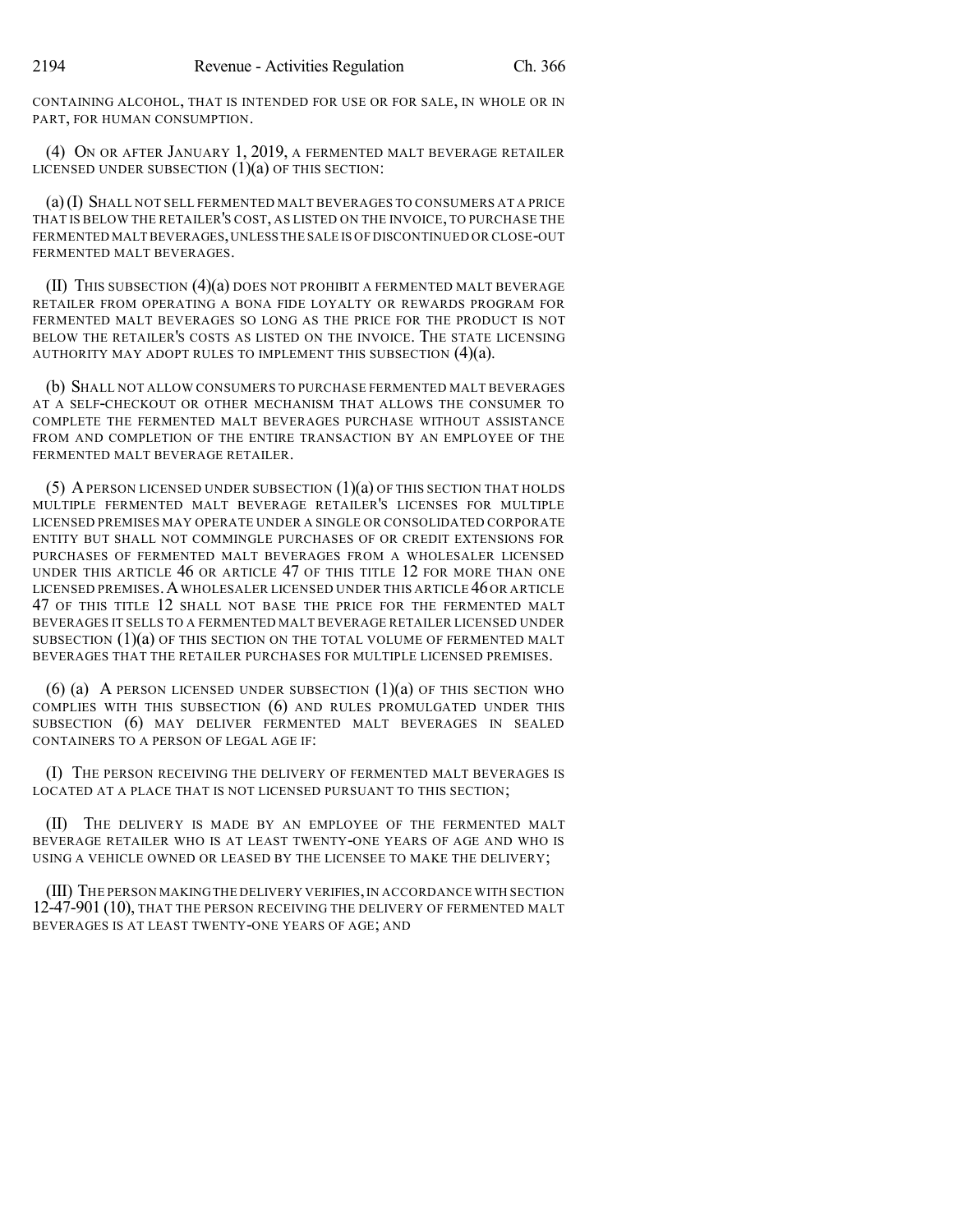(IV) THE FERMENTED MALT BEVERAGE RETAILER DERIVES NO MORE THAN FIFTY PERCENT OF ITS GROSS ANNUAL REVENUES FROM TOTAL SALES OF FERMENTED MALT BEVERAGES FROM THE SALE OFFERMENTED MALTBEVERAGES THAT THE FERMENTED MALT BEVERAGE RETAILER DELIVERS.

(b) THE STATE LICENSING AUTHORITY SHALL PROMULGATE RULES AS NECESSARY FOR THE PROPER DELIVERY OF FERMENTED MALT BEVERAGES PURSUANT TO THIS SUBSECTION (6) AND MAY ISSUE A PERMIT TO ANY PERSON WHO IS LICENSED PURSUANT TO AND DELIVERS FERMENTED MALT BEVERAGES UNDER SUBSECTION  $(1)(a)$  of this section. A permit issued under this subsection  $(6)$  is subject to THE SAME SUSPENSION AND REVOCATION PROVISIONS AS ARE SET FORTH IN SECTION 12-47-601 FOR OTHER LICENSES GRANTED PURSUANT TO ARTICLE 47 OF THIS TITLE 12.

**SECTION 5.** In Colorado Revised Statutes, 12-47-301, **amend** (2)(a), (8), (9)(a),  $(10)(c)(I), (10)(c)(V), (10)(c)(VII), (10)(c)(XI), (10)(c)(XII), (10)(d), and (12)$  as follows:

**12-47-301. Licensing in general.** (2) (a) Before granting any license, all licensing authorities shall consider, except where this article ARTICLE 47 and article 46 of this title TITLE 12 specifically provide otherwise, the reasonable requirements of the neighborhood, the desires of the adult inhabitants as evidenced by petitions, remonstrances, or otherwise, and all other reasonable restrictions that are or may be placed upon the neighborhood by the local licensing authority. With respect to a second or additional license described in section  $12-47-401$  (1)(j) to (1)(t), (1)(v), or  $(1)(w)$  or  $12-47-410$  (1) or in a financial institution referred to in section 12-47-308 (4) for the same licensee, all licensing authorities shall consider the effect on competition of the granting or disapproving of additional licenses to such licensee and shall not approve an application for a second or additional hotel and restaurant or vintner's restaurant license that would have the effect of restraining competition. shall be approved.

(8) Each licensee holding a fermented malt beverage on-premises license,  $\sigma$  onand off-premises license, beer and wine license, tavern license, lodging and entertainment license, club license, arts license, or racetrack license shall manage the premises himself or herself or employ a separate and distinct manager on the premises and shall report the name of the manager to the state and local licensing authorities. The licensee shall report any change in managers to the state and local licensing authorities within thirty days after the change. It is unlawful for the licensee to fail to report the name of or any change in managers as required by this subsection (8). The failure to report is grounds for suspension of the license.

(9) (a) (I) (A) SUBJECT TO SUBSECTIONS  $(9)(a)(I)(B)$  and  $(9)(a)(I)(C)$  of this SECTION, a licensee may move his or her ITS permanent location to any other place in the same city, town, or city and county for which the license was originally granted, or in the same county if such THE license was granted for a place outside the corporate limits of any city, town, or city and county, but it shall be IS unlawful to sell any alcohol beverage at any such place THE NEW LOCATION until permission to do so is granted by all the STATE AND LOCAL licensing authorities. provided for in this article.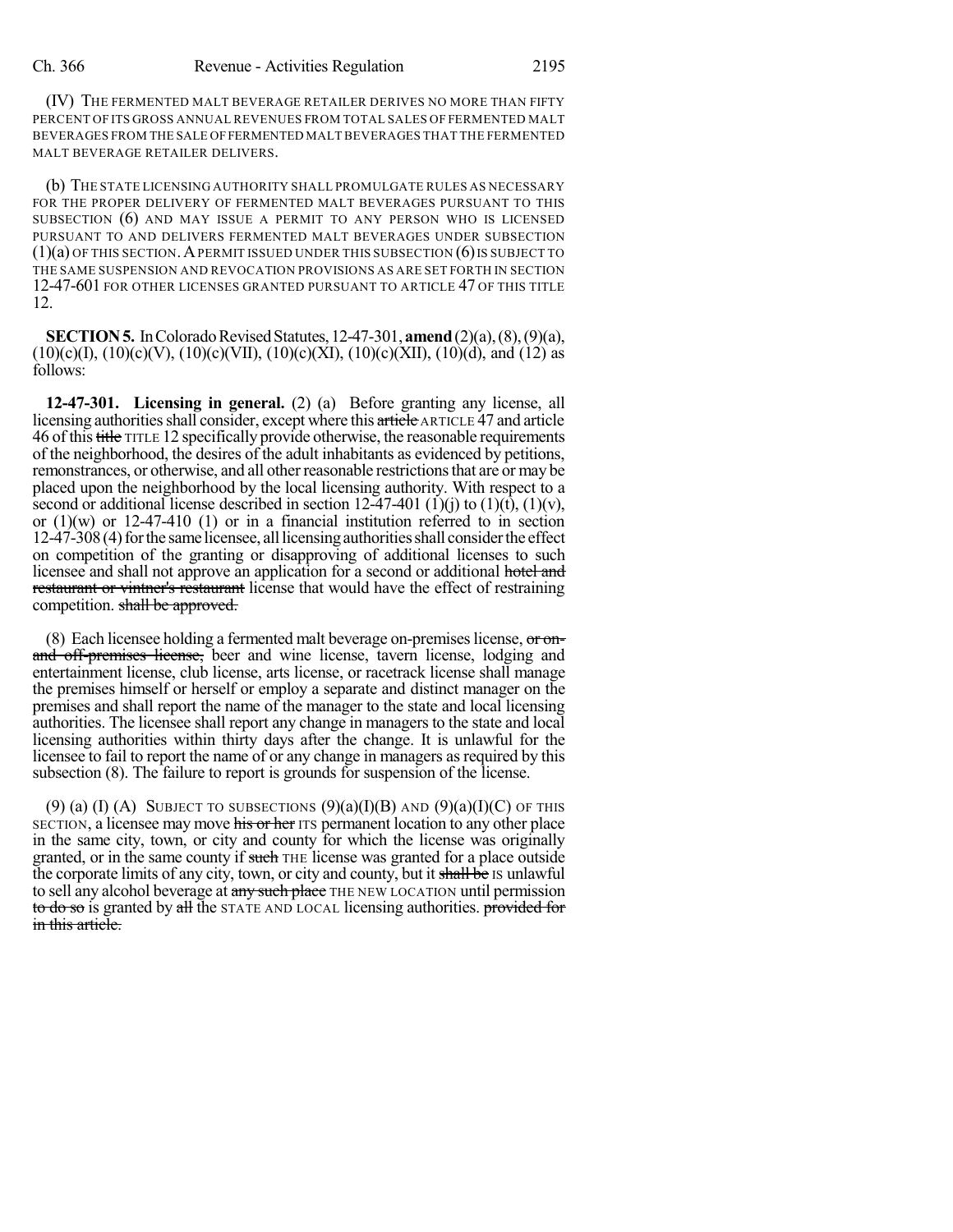(B) THE STATE AND LOCAL LICENSING AUTHORITIES SHALL NOT GRANT PERMISSION UNDER THIS SUBSECTION  $(9)(a)(I)$  to a fermented malt beverage RETAILER LICENSED UNDER SECTION  $12-46-107$  (1)(a) TO MOVE ITS PERMANENT LOCATION IF THE NEW LOCATION IS: WITHIN ONE THOUSAND FIVE HUNDRED FEET OF A RETAIL LIQUOR STORE LICENSED UNDER SECTION 12-47-407; FOR A PREMISES LOCATED IN A MUNICIPALITY WITH A POPULATION OF TEN THOUSAND OR FEWER, WITHIN THREE THOUSAND FEET OF A RETAIL LIQUOR STORE LICENSED UNDER SECTION 12-47-407; OR, FOR A PREMISES LOCATED IN A MUNICIPALITY WITH A POPULATION OF TEN THOUSAND OR FEWER THAT IS CONTIGUOUS TO THE CITY AND COUNTY OF DENVER, WITHIN ONE THOUSAND FIVE HUNDRED FEET OF A RETAIL LIQUOR STORE LICENSED UNDER SECTION 12-47-407.

(C) THE STATE AND LOCAL LICENSING AUTHORITIES SHALL NOT GRANT PERMISSION UNDER THIS SUBSECTION  $(9)(a)(I)$  TO A RETAIL LIQUOR STORE LICENSED UNDER SECTION 12-47-407 TO MOVE ITS PERMANENT LOCATION IF THE NEW LOCATION IS: WITHIN ONE THOUSAND FIVE HUNDRED FEET OF ANOTHER RETAIL LIQUOR STORE LICENSED UNDER SECTION 12-47-407; FOR A PREMISES LOCATED IN A MUNICIPALITY WITH A POPULATION OF TEN THOUSAND OR FEWER, WITHIN THREE THOUSAND FEET OF ANOTHER RETAIL LIQUOR STORE LICENSED UNDER SECTION 12-47-407; OR, FOR A PREMISES LOCATED IN A MUNICIPALITY WITH A POPULATION OF TEN THOUSAND OR FEWER THAT IS CONTIGUOUS TO THE CITY AND COUNTY OF DENVER, WITHIN ONE THOUSAND FIVE HUNDRED FEET OF ANOTHER RETAIL LIQUOR STORE LICENSED UNDER SECTION 12-47-407.

(II) Notwithstanding subparagraph  $(I)$  of this paragraph  $(a)$  SECTION  $(9)(a)(I)$  OF THIS SECTION AND SUBJECT TO SUBSECTION  $(9)(a)(I)(C)$ , for a retail liquor store licensed on or before January 1, 2016, the licensee may apply to move the permanent location to another place within or outside the municipality or county in which the license was originally granted. It is unlawful for the licensee to sell any alcohol beverages at the new location until permission is granted by the state and local licensing authorities.

(10) (c) Tastings are subject to the following limitations:

(I) Tastings shall be conducted only:

(A) By a person who: Has completed a server training program that meets the standards established by the liquor enforcement division in the department of revenue and who is either a retail liquor store licensee or a liquor-licensed drugstore licensee, or an employee of a RETAIL LIQUOR STORE OR LIQUOR-LICENSED DRUGSTORE licensee, OR A REPRESENTATIVE, EMPLOYEE, OR AGENT OF THE LICENSED WHOLESALER, BREW PUB, DISTILLERY PUB, MANUFACTURER, LIMITED WINERY, IMPORTER, OR VINTNER'S RESTAURANT PROMOTING THE ALCOHOL BEVERAGES FOR THE TASTING; and only

(B) On a licensee's licensed premises.

(V) THE LICENSEE MAY CONDUCT tastings shall be conducted only during the operating hours in which the licensee on whose premises the tastings occur is permitted to sell alcohol beverages, and in no case earlier than 11 a.m. or later than  $7$  p.m. 9 p.m.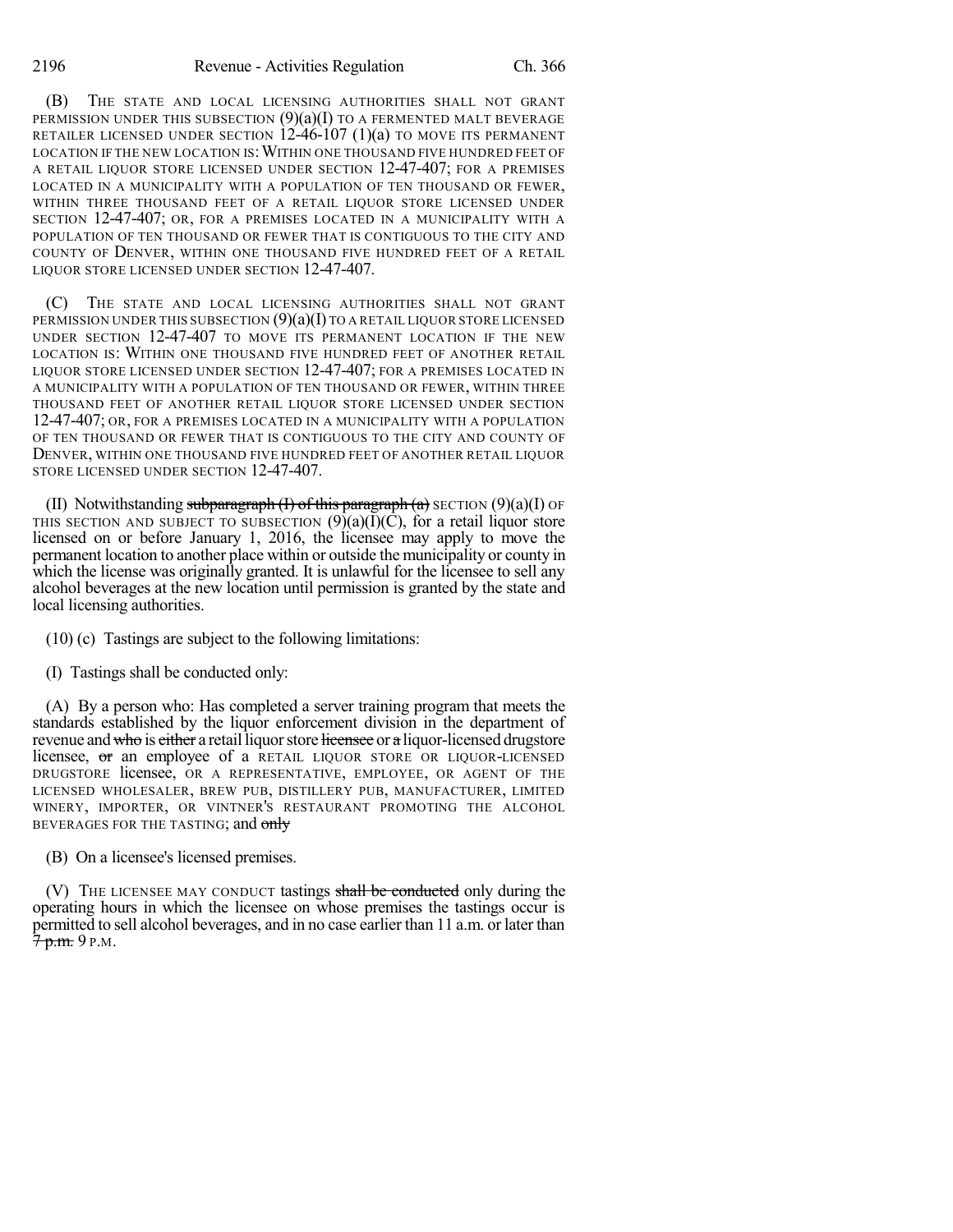(VII) The licensee shall promptly remove all open and unconsumed alcohol beverage samples from the licensed premises,  $\overline{or}$  shall destroy the samples immediately following the completion of the tasting, OR STORE ANY OPEN CONTAINERS OF UNCONSUMED ALCOHOL BEVERAGES IN A SECURE AREA OUTSIDE THE SALES AREA OF THE LICENSED PREMISES FOR USE AT A TASTING CONDUCTED AT A LATER TIME OR DATE.

(XI) THE LICENSEE MAY CONDUCT tastings  $\frac{may}{to}$  occur on no more than four of the six days from a Monday to the following Saturday, not to exceed one hundred four ONE HUNDRED FIFTY-SIX days per year.

(XII) No manufacturer of spirituous or vinous liquors shall induce a licensee through free goods or financial or in-kind assistance to favor the manufacturer's products being sampled at a tasting. The RETAIL LIQUOR STORE OR LIQUOR-LICENSED DRUGSTORE licensee shall bear BEARS the financial and all other responsibility for a tasting CONDUCTED ON ITS LICENSED PREMISES.

(d) A violation of a limitation specified in this subsection  $(10)$  or of section 12-47-801 by a retail liquor store or liquor-licensed drugstore licensee, whether by his or her THE LICENSEE's employees, agents, or otherwise shall be OR BY A REPRESENTATIVE, EMPLOYEE, OR AGENT OF THE LICENSED WHOLESALER, BREW PUB, DISTILLERY PUB, MANUFACTURER, LIMITED WINERY, IMPORTER, OR VINTNER'S RESTAURANT THAT PROMOTED THE ALCOHOL BEVERAGES FOR THE TASTING, IS the responsibility of, AND SECTION 12-47-801 APPLIES TO, the retail liquor store or liquor-licensed drugstore licensee who is conducting THAT CONDUCTED the tasting.

(12) (a) Notwithstanding any other provision of this article *47*, on and after July 1, 2016, the state and local licensing authorities shall not issue a new license under this article *47* authorizing the sale at retail of malt, vinous, or spirituous liquors in sealed containers for consumption off the licensed premises if the premises for which the retail license is sought is located:

(I) Within one thousand five hundred feet of another licensed premises licensed to sell malt, vinous, or spirituous liquors at retail for off-premises consumption; or

(II) For a premiseslocated in a municipality with a population often thousand or fewer, within three thousand feet of another licensed premiseslicensed to sell malt, vinous, or spirituous liquors at retail for off-premises consumption; OR

(III) FOR A PREMISES LOCATED IN A MUNICIPALITY WITH A POPULATION OF TEN THOUSAND OR FEWER THAT IS CONTIGUOUS TO THE CITY AND COUNTY OF DENVER, WITHIN ONE THOUSAND FIVE HUNDRED FEET OF ANOTHER LICENSED PREMISES LICENSED TO SELL MALT, VINOUS, OR SPIRITUOUS LIQUORS AT RETAIL FOR OFF-PREMISES CONSUMPTION.

(a.5) (I) NOTWITHSTANDING ANY OTHER PROVISION OF THIS ARTICLE 47, ON AND AFTER THE EFFECTIVE DATE OF THIS SUBSECTION  $(12)(a.5)$ , THE STATE AND LOCAL LICENSING AUTHORITIES SHALL NOT ISSUE A NEW FERMENTED MALT BEVERAGE RETAILER'S LICENSE UNDER ARTICLE 46 OF THIS TITLE 12 AUTHORIZING THE SALE AT RETAIL OF FERMENTED MALT BEVERAGES IN SEALED CONTAINERS FOR CONSUMPTION OFF THE LICENSED PREMISES IF THE PREMISES FOR WHICH THE RETAIL LICENSE IS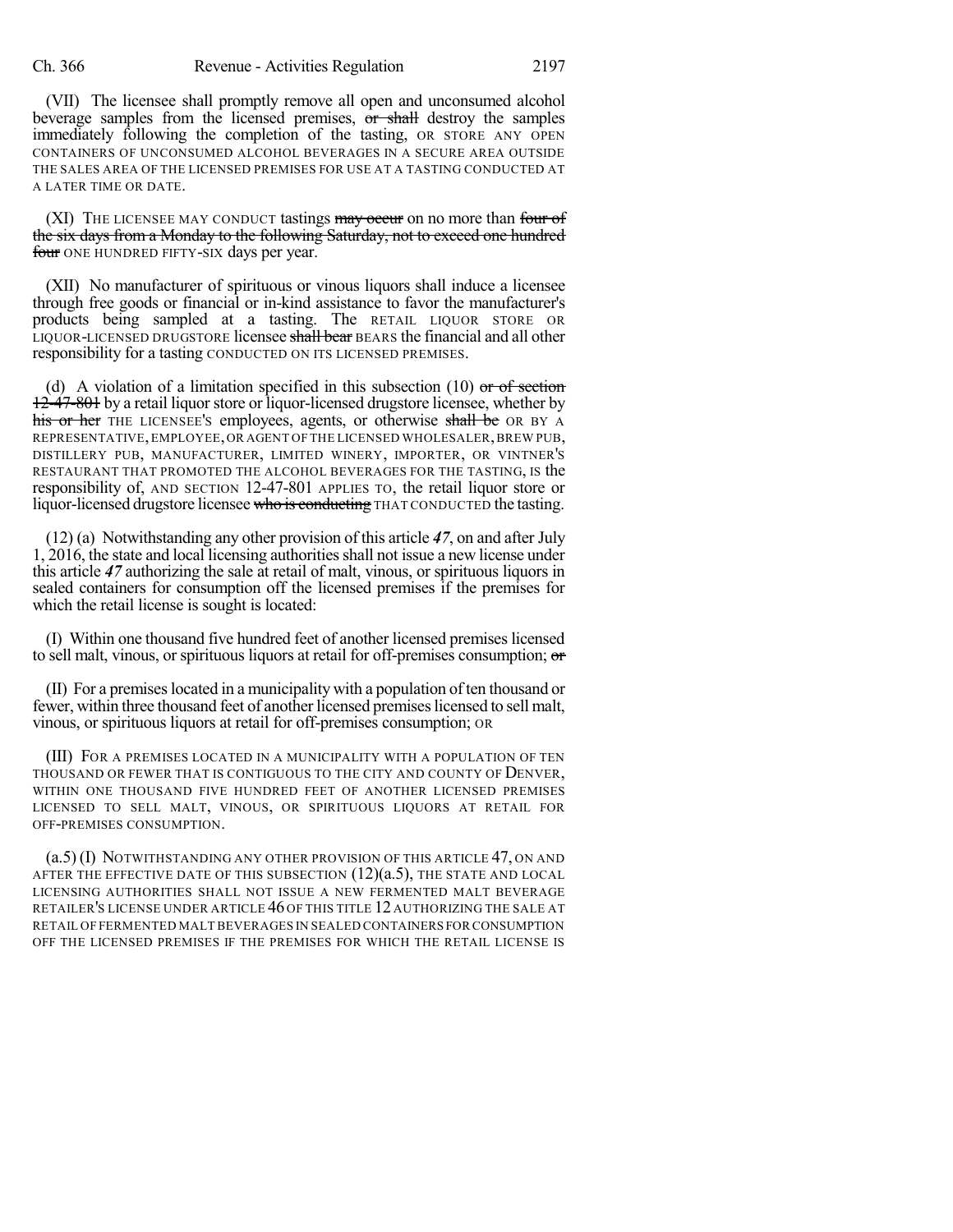SOUGHT IS LOCATED WITHIN FIVE HUNDRED FEET OF A RETAIL LIQUOR STORE LICENSED UNDER SECTION 12-47-407.

(II) THIS SUBSECTION (12)(a.5) DOES NOT APPLY TO A PERSON THAT OWNS OR LEASES A PROPOSED FERMENTED MALT BEVERAGE RETAILER LICENSED PREMISES AND, AS OF JANUARY 1, 2019, HAS APPLIED FOR OR RECEIVED FROM THE MUNICIPALITY, CITY AND COUNTY, OR COUNTY IN WHICH THE PREMISES ARE LOCATED:

(A) A BUILDING PERMIT FOR THE STRUCTURE TO BE USED FOR THE FERMENTED MALT BEVERAGE RETAILER LICENSED PREMISES, WHICH PERMIT IS CURRENTLY ACTIVE AND WILL NOT EXPIRE BEFORE THE COMPLETION OF THE LIQUOR LICENSING PROCESS; OR

(B) A CERTIFICATE OF OCCUPANCY FOR THE STRUCTURE TO BE USED FOR THE FERMENTED MALT BEVERAGE RETAILER LICENSED PREMISES.

(b) For purposes of this subsection  $(12)$  SUBSECTION  $(12)(a)$  OF THIS SECTION, a license under this article ARTICLE 47 authorizing the sale at retail of malt, vinous, or spirituous liquors in sealed containers for consumption off the licensed premises includes a license under this article ARTICLE 47 authorizing the sale of malt and vinous liquors in sealed containers not to be consumed at the place where the malt and vinous liquors are sold.

(c) For purposes of determining whether the distance requirements specified in paragraph (a) of this subsection  $(12)$  SUBSECTIONS  $(12)(a)$  AND  $(12)(a.5)$  OF THIS SECTION are satisfied, the distance shall be determined by a radius measurement that begins at the principal doorway of the premises for which the application is made and ends at the principal doorway of the other retail licensed premises.

**SECTION 6.** In Colorado Revised Statutes, 12-47-308, **amend** (1)(a), (3)(a), and (5) as follows:

**12-47-308. Unlawful financial assistance.** (1) (a) (I) It is unlawful for any person licensed pursuant to this article ARTICLE 47 or article 46 of this title TITLE 12 as a manufacturer, limited winery, licensee, wholesaler, or importer, or any person, partnership, association, organization, or corporation interested financially in or with any of said licensees, to furnish, supply, or loan, in any manner, directly or indirectly, to any person licensed to sell at retail pursuant to this article ARTICLE 47 or article 46 or  $48$  of this title TITLE 12:

(A) Any financial assistance, including the extension of credit for more than thirty days, as specified in section  $12-47-202$  (2)(b) or in rules of the state licensing authority; or

(B) Any equipment, fixtures, chattels, or furnishings used in the storing, handling, serving, or dispensing of food or alcohol beverages within the premises or for making any structural alterations or improvements in or on the building in which such THE premises are IS located.

(II) This section shall SUBSECTION  $(1)$  DOES not: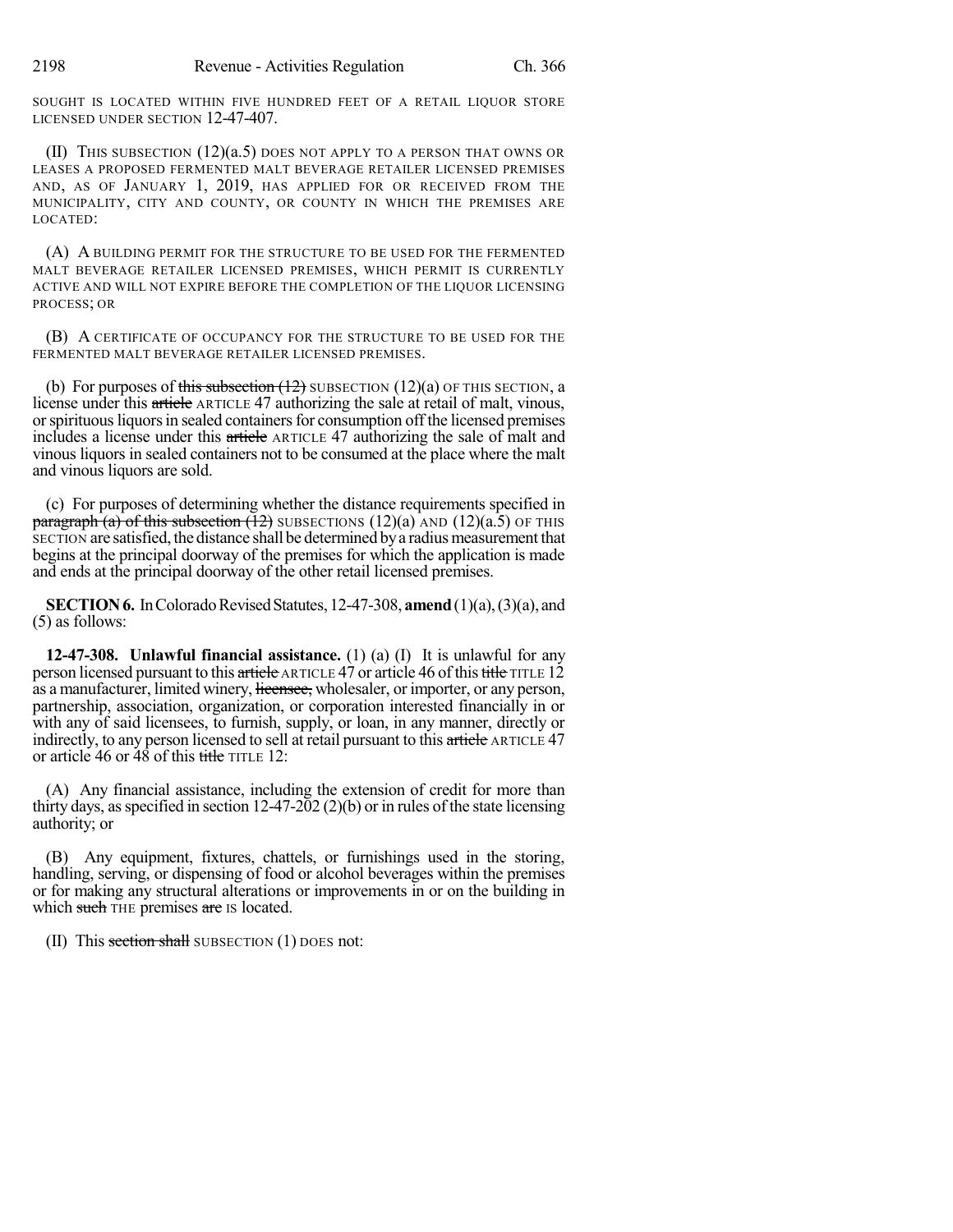## (A) Apply to signs or displays within such THE LICENSED premises; OR

(B) PREVENT A REPRESENTATIVE, EMPLOYEE, OR AGENT OF A PERSON LICENSED UNDER THIS ARTICLE 47 OR ARTICLE 46 OF THIS TITLE 12 AS A MANUFACTURER, LIMITED WINERY, WHOLESALER, OR IMPORTER FROM POURING OR SERVING THE LICENSEE'S ALCOHOL BEVERAGE PRODUCTS AS PART OF A TASTING BEING CONDUCTED ON THE LICENSED PREMISES OF A PERSON LICENSED UNDER THIS ARTICLE 47 TO SELL ALCOHOL BEVERAGES AT RETAIL FOR OFF-PREMISES CONSUMPTION, AND POURING OR SERVING THE LICENSEE'S ALCOHOL BEVERAGES DOES NOT CONSTITUTE LABOR PROVIDED BY A PERSON LICENSED UNDER THIS ARTICLE 47OR ARTICLE 46OF THIS TITLE 12AS A MANUFACTURER,LIMITED WINERY, WHOLESALER,OR IMPORTER TO A PERSON LICENSED UNDER THIS ARTICLE 47TO SELL ALCOHOL BEVERAGES AT RETAIL.

(3) (a) (I) It is unlawful for any person licensed to sell at retail pursuant to this article ARTICLE 47 or article 46 of this title TITLE 12 to receive and obtain from the persons or parties described and referred to in subsection (1)(a) of this section, directly or indirectly, any financial assistance or any equipment, fixtures, chattels, or furnishings used in the storing, handling, serving, or dispensing of food or alcohol beverages within the premises or from making any structural alterations or improvements in or on the building on which such THE premises are IS located.

### (II) This subsection  $(3)$  shall DOES not:

(A) Apply to signs or displays within such THE premises or to advertising materials that are intended primarily to advertise the product of the wholesaler or manufacturer and that have only negligible value in themselves or to the inspection and servicing of malt or vinous liquor-dispensing equipment to the extent necessary for the maintenance of reasonable standards of purity, cleanliness, and health; OR

(B) PREVENT A REPRESENTATIVE, EMPLOYEE, OR AGENT OF A LICENSEE DESCRIBED AND REFERRED TO IN SUBSECTION  $(1)(a)$  OF THIS SECTION FROM POURING OR SERVING THE LICENSEE'S ALCOHOL BEVERAGE PRODUCTS AS PART OF A TASTING BEING CONDUCTED ON THE LICENSED PREMISES OF THE PERSON LICENSED UNDER THIS ARTICLE 47 TO SELL ALCOHOL BEVERAGES AT RETAIL FOR OFF-PREMISES CONSUMPTION, AND POURING OR SERVING THE LICENSEE'S ALCOHOL BEVERAGES DOES NOT CONSTITUTE LABOR PROVIDED BY A LICENSEE DESCRIBED IN SUBSECTION (1)(a) OF THIS SECTION TO A PERSON LICENSED UNDER THIS ARTICLE 47 TO SELL ALCOHOL BEVERAGES AT RETAIL.

(5) (a) It is unlawful for any owner, part owner, shareholder, stockholder, or person interested, directly or indirectly, in any retail business or establishment of a person licensed to sell at retail pursuant to the provisions of this article ARTICLE 47 or article 46 or 48 of this title TITLE 12 to enter into any agreement with any person or party or to receive, possess, or accept any money, fixtures, supplies, or things of value from any person or party, whereby a person licensed to sell at retail pursuant to this article ARTICLE 47 or article 46 or 48 of this title TITLE 12 may be influenced or caused, directly or indirectly, to buy,sell, dispense, or handle the product of any manufacturer of alcohol beverages.

(b) This subsection  $(5)$  shall DOES not: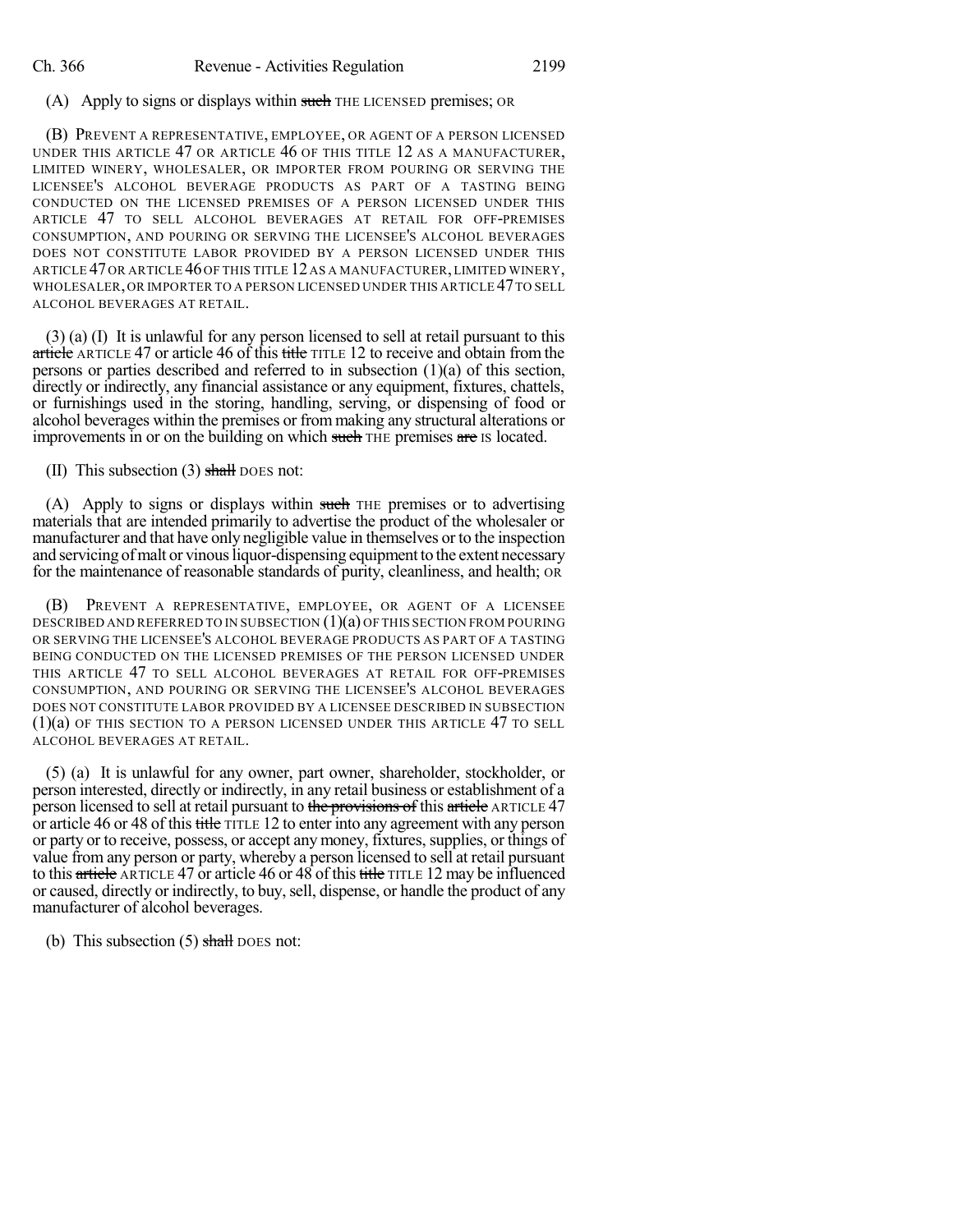(I) Apply to displays within such THE premises; OR

(II) PREVENT A REPRESENTATIVE, EMPLOYEE, OR AGENT OF A PERSON LICENSED UNDER THIS ARTICLE 47 OR ARTICLE 46 OF THIS TITLE 12 AS A MANUFACTURER, LIMITED WINERY, WHOLESALER, OR IMPORTER FROM POURING OR SERVING THE LICENSEE'S ALCOHOL BEVERAGE PRODUCTS AS PART OF A TASTING BEING CONDUCTED ON THE LICENSED PREMISES OF A PERSON LICENSED UNDER THIS ARTICLE 47 TO SELL ALCOHOL BEVERAGES AT RETAIL FOR OFF-PREMISES CONSUMPTION, AND POURING OR SERVING THE LICENSEE'S ALCOHOL BEVERAGES DOES NOT CONSTITUTE LABOR PROVIDED BY A PERSON LICENSED UNDER THIS ARTICLE 47OR ARTICLE 46OF THIS TITLE 12AS A MANUFACTURER,LIMITED WINERY, WHOLESALER,OR IMPORTER TO A PERSON LICENSED UNDER THIS ARTICLE 47TO SELL ALCOHOL BEVERAGES AT RETAIL.

**SECTION 7.** In Colorado Revised Statutes, 12-47-313, **amend** (1) introductory portion; and **add** (1)(e) as follows:

**12-47-313. Restrictions for applications for new license - repeal.** (1) No AN application for the issuance of any license specified in section 12-47-309 (1) or 12-46-107 (1) shall NOT be received or acted upon:

(e) (I) IF THE BUILDING IN WHICH THE FERMENTED MALT BEVERAGES ARE TO BE SOLD PURSUANT TO A LICENSE UNDER SECTION  $12-46-107(1)(a)$  IS LOCATED WITHIN FIVE HUNDRED FEET OF ANY PUBLIC OR PAROCHIAL SCHOOL OR THE PRINCIPAL CAMPUS OF ANY COLLEGE, UNIVERSITY, OR SEMINARY; EXCEPT THAT THIS SUBSECTION  $(1)(e)(I)$  DOES NOT APPLY TO:

(A) LICENSED PREMISES LOCATED OR TO BE LOCATED ON LAND OWNED BY A MUNICIPALITY;

(B) AN EXISTING LICENSED PREMISES ON LAND OWNED BY THE STATE;

(C) AFERMENTED MALT BEVERAGE RETAILER THAT HELD A VALID LICENSE AND WAS ACTIVELY DOING BUSINESS BEFORE THE PRINCIPAL CAMPUS WASCONSTRUCTED;

(D) A CLUB LOCATED WITHIN THE PRINCIPAL CAMPUS OF ANY COLLEGE, UNIVERSITY, OR SEMINARY THAT LIMITS ITS MEMBERSHIP TO THE FACULTY OR STAFF OF THE INSTITUTION; OR

(E) A CAMPUS LIQUOR COMPLEX.

(II) THE DISTANCES REFERRED TO IN SUBSECTION  $(1)(e)(I)$  OF THIS SECTION ARE TO BE COMPUTED BY DIRECT MEASUREMENT FROM THE NEAREST PROPERTY LINE OF THE LAND USED FOR SCHOOL PURPOSES TO THE NEAREST PORTION OF THE BUILDING IN WHICH FERMENTED MALT BEVERAGES ARE TO BE SOLD, USING A ROUTE OF DIRECT PEDESTRIAN ACCESS.

(III) THE LOCAL LICENSING AUTHORITY OF ANY CITY AND COUNTY, BY RULE OR REGULATION, THE GOVERNING BODY OF ANY OTHER MUNICIPALITY, BY ORDINANCE, OR THE GOVERNING BODY OF ANY OTHER COUNTY, BY RESOLUTION, MAY: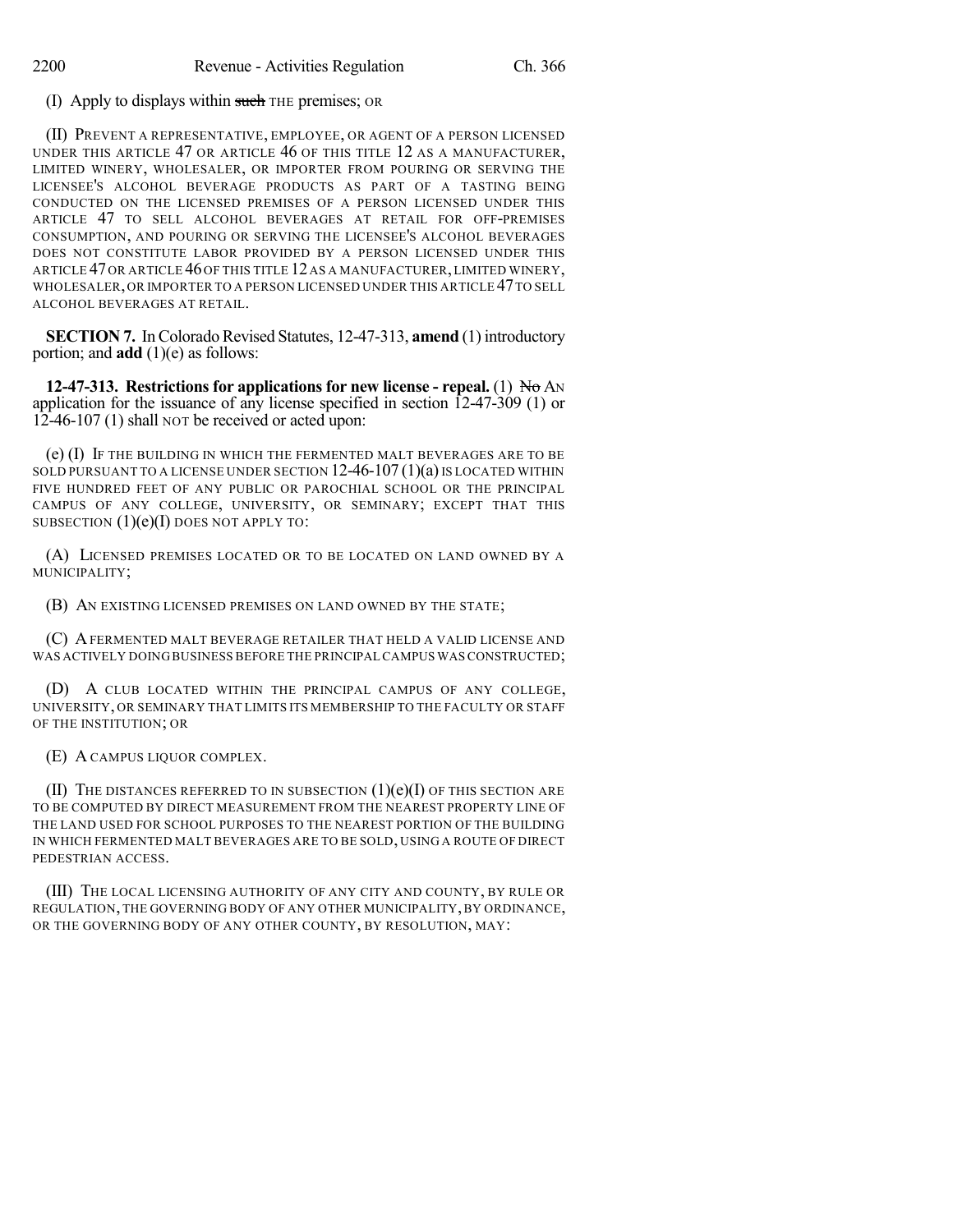(A) ELIMINATE OR MODIFY THE DISTANCE RESTRICTIONS IMPOSED BY THIS SUBSECTION  $(1)(e)$ ; OR

(B) ELIMINATE ONE OR MORE TYPES OF SCHOOLS OR CAMPUSES FROM THE APPLICATION OFANY DISTANCE RESTRICTION ESTABLISHED BY OR PURSUANT TO THIS SUBSECTION  $(1)(e)$ .

(IV) IN ADDITION TO THE REQUIREMENTS OF SECTION 12-47-312 (2), THE LOCAL LICENSING AUTHORITY SHALL CONSIDER THE EVIDENCE AND MAKE A SPECIFIC FINDING OF FACT AS TO WHETHER THE BUILDING IN WHICH THE FERMENTED MALT BEVERAGES ARE TO BE SOLD IS LOCATED WITHIN ANY DISTANCE RESTRICTION ESTABLISHED BY OR PURSUANT TO THIS SUBSECTION  $(1)(e)$ . The finding is subject TO JUDICIAL REVIEW PURSUANT TO SECTION 12-47-802.

(V) THIS SUBSECTION  $(1)(e)$  APPLIES TO:

(A) APPLICATIONS FOR NEW FERMENTED MALT BEVERAGE RETAILER'S LICENSES UNDER SECTION  $12-46-107(1)(a)$  submitted on or after the effective date of THIS SUBSECTION  $(1)(e)$ ; AND

(B) APPLICATIONS SUBMITTED ON OR AFTER THE EFFECTIVE DATE OF THIS SUBSECTION (1)(e) UNDER SECTION 12-47-301 (9) BY FERMENTED MALT BEVERAGE RETAILERS LICENSED UNDER SECTION  $12-46-107(1)(a)$  to change the permanent LOCATION OF THE FERMENTED MALT BEVERAGE RETAILER'S LICENSED PREMISES.

**SECTION 8.** In Colorado Revised Statutes, 12-47-407, **amend** (1)(a)(II), (2), and (3) as follows:

**12-47-407. Retail liquor store license - rules.** (1) (a) (II) On and after July 1, 2016, the state and local licensing authorities shall not issue a new retail liquor store license if the premises for which the retail liquor store license is sought is located:

(A) Within one thousand five hundred feet of another retail liquor store licensed under this section or a liquor-licensed drugstore licensed under section 12-47-408; or

(B) For a premiseslocated in a municipality with a population often thousand or fewer, within three thousand feet of another retail liquor store licensed under this section or a liquor-licensed drugstore licensed under section 12-47-408; OR

(C) FOR A PREMISES LOCATED IN A MUNICIPALITY WITH A POPULATION OF TEN THOUSAND OR FEWER THAT IS CONTIGUOUS TO THE CITY AND COUNTY OF DENVER, WITHIN ONE THOUSAND FIVE HUNDRED FEET OF ANOTHER RETAIL LIQUOR STORE LICENSED UNDER THIS SECTION OR A LIQUOR-LICENSED DRUGSTORE LICENSED UNDER SECTION 12-47-408.

(2) (a) Every A person selling LICENSED UNDER THIS SECTION TO SELL malt, vinous, and spirituous liquors in a retail liquor store:

(I) Shall purchase such THE malt, vinous, and spirituous liquors only from a wholesaler licensed pursuant to this article. ARTICLE 47; AND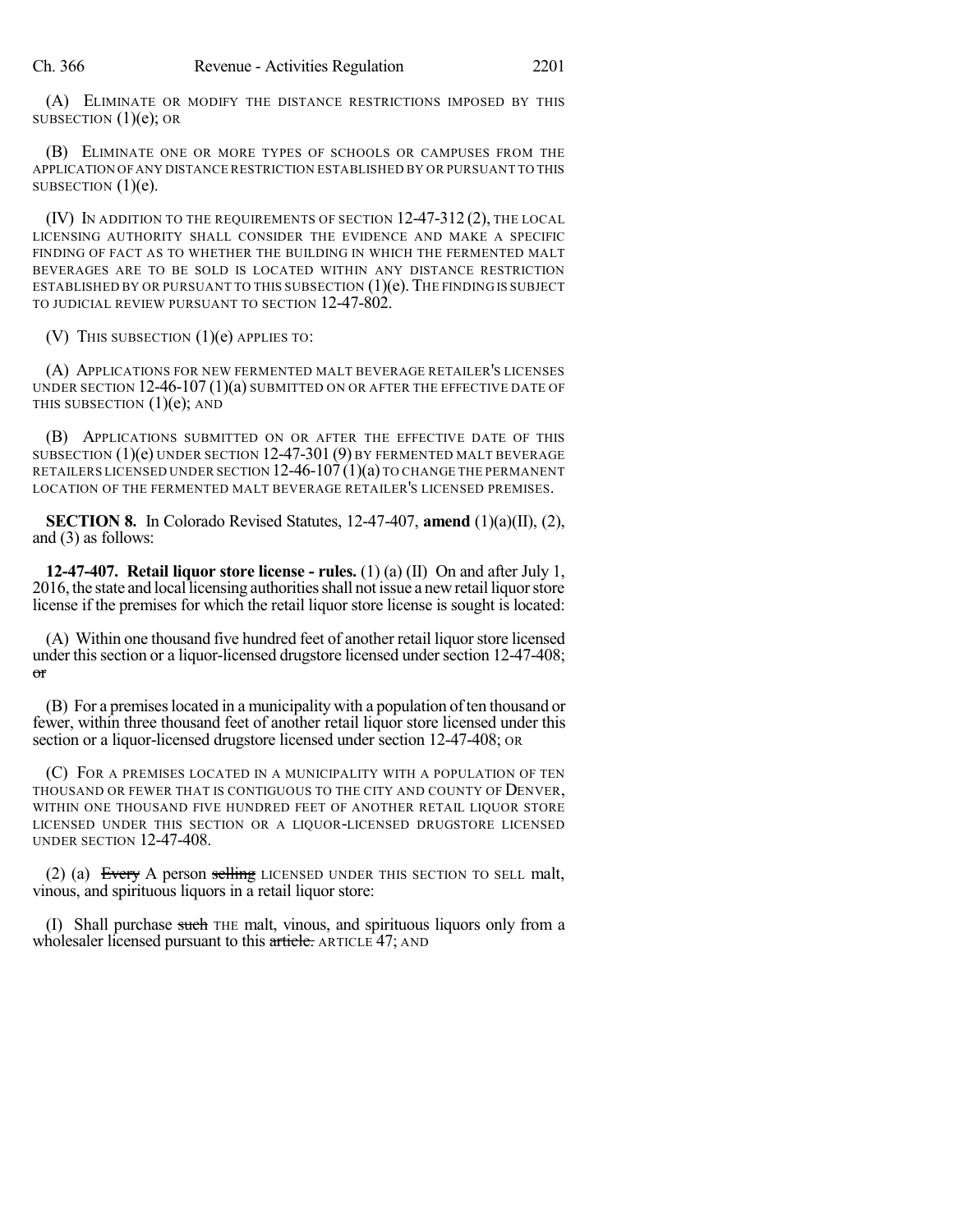(II) (A) SHALL NOT SELL MALT, VINOUS, OR SPIRITUOUS LIQUORS TO CONSUMERS AT A PRICE THAT IS BELOW THE RETAIL LIQUOR STORE'S COST, AS LISTED ON THE INVOICE, TO PURCHASE THE MALT, VINOUS, OR SPIRITUOUS LIQUORS, UNLESS THE SALE IS OF DISCONTINUED OR CLOSE-OUT MALT, VINOUS, OR SPIRITUOUS LIQUORS.

 $(B)$  This subsection  $(2)(a)$ (II) does not prohibit a retail liquor store from OPERATING A BONA FIDE LOYALTY OR REWARDS PROGRAM FOR MALT, VINOUS, OR SPIRITUOUS LIQUORS SO LONG AS THE PRICE FOR THE PRODUCT IS NOT BELOW THE RETAIL LIQUOR STORE'S COSTS AS LISTED ON THE INVOICE. THE STATE LICENSING AUTHORITY MAY ADOPT RULES TO IMPLEMENT THIS SUBSECTION  $(2)(a)(II)$ .

(b) APERSON LICENSED UNDER THIS SECTION THAT OBTAINS ADDITIONAL RETAIL LIQUOR STORE LICENSES IN ACCORDANCE WITH SUBSECTION  $(4)(b)(III)$  of this SECTION MAY OPERATE UNDER A SINGLE OR CONSOLIDATED CORPORATE ENTITY BUT SHALL NOT COMMINGLE PURCHASES OF OR CREDIT EXTENSIONS FOR PURCHASES OF MALT,VINOUS,OR SPIRITUOUS LIQUORS FROM A WHOLESALER LICENSED UNDER THIS ARTICLE 47 FOR MORE THAN ONE LICENSED PREMISES. A WHOLESALER LICENSED UNDER THIS ARTICLE 47 SHALL NOT BASE THE PRICE FOR THE MALT, VINOUS, OR SPIRITUOUS LIQUORS IT SELLS TO A RETAIL LIQUOR STORE LICENSED UNDER THIS SECTION ON THE TOTAL VOLUME OF MALT, VINOUS, OR SPIRITUOUS LIQUORS THAT THE LICENSEE PURCHASES FOR MULTIPLE LICENSED PREMISES.

(3) (a) A person licensed to sell at retail who complies with this subsection (3) and rules promulgated pursuant thereto TO THIS SUBSECTION (3) may deliver malt, vinous, and spirituous liquors to a person of legal age if: such

(I) THE person RECEIVING THE DELIVERY OF MALT, VINOUS, OR SPIRITUOUS LIQUORS is LOCATED at a place that is not licensed pursuant to this section;

(II) THE DELIVERY IS MADE BY AN EMPLOYEE OF THE LICENSED RETAIL LIQUOR STORE WHO IS AT LEAST TWENTY-ONE YEARS OF AGE AND WHO IS USING A VEHICLE OWNED OR LEASED BY THE LICENSEE TO MAKE THE DELIVERY;

(III) THE PERSON MAKINGTHE DELIVERY VERIFIES,IN ACCORDANCE WITH SECTION 12-47-901 (10), THAT THE PERSON RECEIVING THE DELIVERY OF MALT, VINOUS, OR SPIRITUOUS LIQUORS IS AT LEAST TWENTY-ONE YEARS OF AGE; AND

(IV) THE RETAIL LIQUOR STORE DERIVES NO MORE THAN FIFTY PERCENT OF ITS GROSS ANNUAL REVENUES FROM TOTAL SALES OF MALT, VINOUS, AND SPIRITUOUS LIQUORS FROM THE SALE OF MALT, VINOUS, AND SPIRITUOUS LIQUORS THAT THE RETAIL LIQUOR STORE DELIVERS.

(b) The state licensing authority shall promulgate rules as  $\alpha r$  necessary for the proper delivery of malt, vinous, and spirituous liquors and shall have the authority IS AUTHORIZED to issue a permit to any person who islicensed UNDER THIS SECTION to sell at retail and delivers such THE liquors pursuant to this subsection (3). Such permits shall be A PERMIT ISSUED UNDER THIS SUBSECTION  $(3)$  IS subject to the same suspension and revocation provisions as are set forth in section 12-47-601 for other licenses granted pursuant to this article ARTICLE 47.

**SECTION 9.** In Colorado Revised Statutes, 12-47-408, **amend** (1)(a)(I),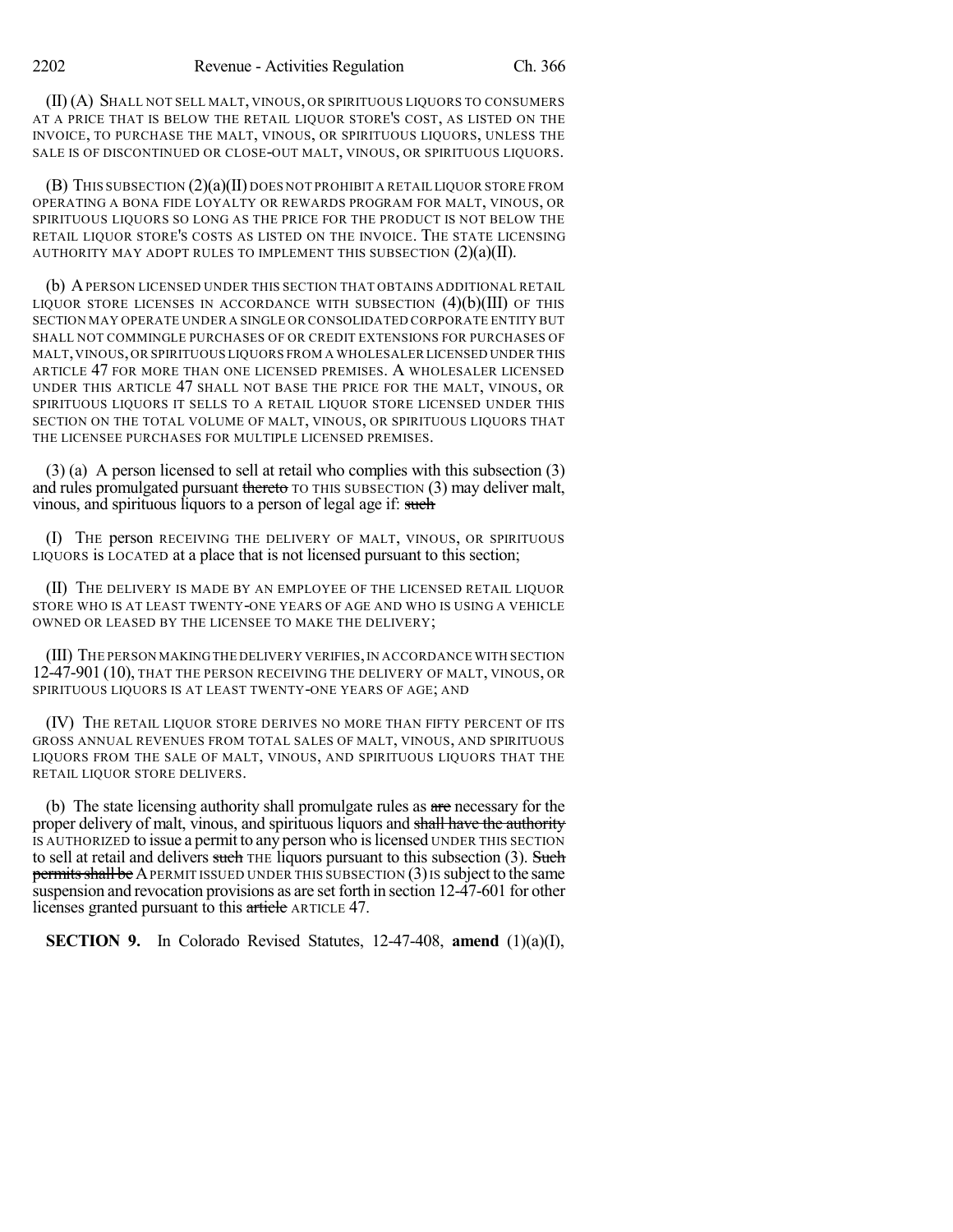$(1)(b)(IV)$  introductory portion,  $(1)(b)(IV)(B)$ ,  $(2)(a)(II)$ ,  $(2)(a)(III)$ ,  $(3)$ , and  $(4)(b)(IV)$  introductory portion; and **add**  $(4)(b)(V)$ ,  $(4)(c)$ , and  $(8)$  as follows:

**12-47-408. Liquor-licensed drugstore license - multiple licenses permitted requirements- rules.**(1)(a)(I) A liquor-licensed drugstore license shall be issued to persons selling malt, vinous, and spirituous liquors in sealed containers not to be consumed at the place where sold. On and after July 1, 2016, except as permitted under paragraph  $(b)$  of this subsection  $(1)$  SUBSECTION  $(1)(b)$  OF THIS SECTION, the state and local licensing authorities shall not issue a new liquor-licensed drugstore license if the licensed premises for which a liquor-licensed drugstore license is sought is located:

(A) Within one thousand five hundred feet of a retail liquorstore licensed under section 12-47-407;  $\sigma$ 

(B) For a drugstore premises located in a municipality with a population of ten thousand or fewer, within three thousand feet of a retail liquor store licensed under section 12-47-407; OR

(C) FOR A DRUGSTORE PREMISES LOCATED IN A MUNICIPALITY WITH A POPULATION OF TEN THOUSAND OR FEWER THAT IS CONTIGUOUS TO THE CITY AND COUNTY OF DENVER, WITHIN ONE THOUSAND FIVE HUNDRED FEET OF A RETAIL LIQUOR STORE LICENSED UNDER SECTION 12-47-407.

(b) (IV) In addition to any other requirements for licensure under this section or article ARTICLE 47, a person applying for a newliquor-licensed drugstore license in accordance with this **paragraph** (b) SUBSECTION (1)(b) on or after January 1, 2017, or to renew a liquor-licensed drugstore license issued on or after January 1, 2017, under this  $\frac{\text{parameter}}{\text{bargeraph}}$  (b) SUBSECTION (1)(b) must:

(B) Be MAKE AND KEEP ITS PREMISES open to the public.

(2) (a) A person licensed under this section to sell malt, vinous, and spirituous liquors as provided in this section shall:

 $(II)$  (A) Not sell malt, vinous, or spirituous liquors to consumers at a price that is below the liquor-licensed drugstore's cost, AS LISTED ON THE INVOICE, to purchase the malt, vinous, or spirituous liquors, UNLESS THE SALE IS OF DISCONTINUED OR CLOSE-OUT MALT, VINOUS, OR SPIRITUOUS LIQUORS.

(B) THIS SUBSECTION (2)(a)(II) DOES NOT PROHIBIT A LIQUOR-LICENSED DRUGSTORE FROM OPERATING A BONA FIDE LOYALTY OR REWARDS PROGRAM FOR MALT, VINOUS, OR SPIRITUOUS LIQUORS SO LONG AS THE PRICE FOR THE PRODUCT IS NOT BELOW THE LIQUOR-LICENSED DRUGSTORE'S COSTS AS LISTED ON THE INVOICE. THE STATE LICENSING AUTHORITY MAY ADOPT RULES TO IMPLEMENT THIS SUBSECTION  $(2)(a)(II)$ .

(III) Not allow consumers to purchase malt, vinous, or spirituous liquors at a self-checkout or other mechanism that allows the consumer to complete the alcohol beverage purchase without assistance from and completion of the ENTIRE transaction by an employee of the liquor-licensed drugstore;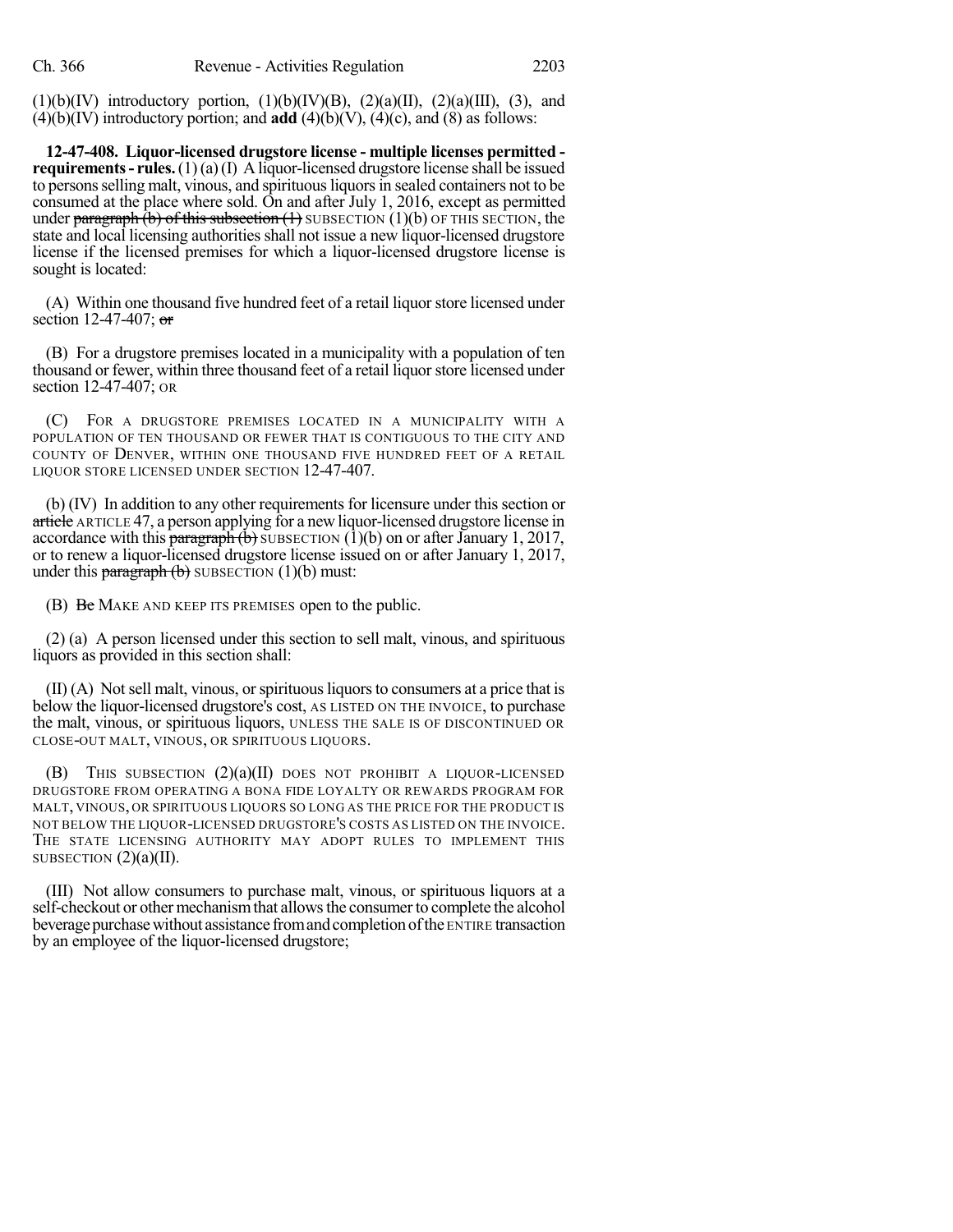$(3)(a)$  A liquor-licensed drugstore licensee who complies with this subsection  $(3)$ and rules promulgated pursuant thereto TO THIS SUBSECTION (3) may deliver malt, vinous, and spirituous liquors to a person of legal age if: such

(I) THE person RECEIVING THE DELIVERY OF MALT, VINOUS, OR SPIRITUOUS LIQUORS is LOCATED at a place that is not licensed pursuant to this section;

(II) THE DELIVERY IS MADE BY AN EMPLOYEE OF THE LIQUOR-LICENSED DRUGSTORE WHO IS AT LEAST TWENTY-ONE YEARS OF AGE AND WHO IS USING A VEHICLE OWNED OR LEASED BY THE LICENSEE TO MAKE THE DELIVERY;

(III) THE PERSON MAKING THE DELIVERY VERIFIES,IN ACCORDANCE WITH SECTION 12-47-901 (10), THAT THE PERSON RECEIVING THE DELIVERY OF MALT, VINOUS, OR SPIRITUOUS LIQUORS IS AT LEAST TWENTY-ONE YEARS OF AGE; AND

(IV) THE LIQUOR-LICENSED DRUGSTORE DERIVES NO MORE THAN FIFTY PERCENT OF ITS GROSS ANNUAL REVENUES FROM TOTAL SALES OF MALT, VINOUS, AND SPIRITUOUS LIQUORS FROM THE SALE OF MALT, VINOUS, AND SPIRITUOUS LIQUORS THAT THE LIQUOR-LICENSED DRUGSTORE DELIVERS.

(b) The state licensing authority shall promulgate rules as are necessary for the proper delivery of malt, vinous, and spirituous liquors and shall have the authority IS AUTHORIZED to issue a permit to any liquor-licensed drugstore licensee that will allow such THE licensee to deliver such THE liquors pursuant to such THE rules and this subsection  $(3)$ . Such permits shall be A PERMIT ISSUED UNDER THIS SUBSECTION (3) IS subject to the same suspension and revocation provisions as are set forth in sections 12-47-306 and 12-47-601 for other licenses granted pursuant to this article ARTICLE 47.

(4) (b) An owner, part owner, shareholder, or person interested directly or indirectly in a liquor-licensed drugstore may have an interest in:

(IV) For a liquor-licensed drugstore licensed on or before January 1, 2016, OR A LIQUOR-LICENSED DRUGSTORE LICENSEE THAT WAS LICENSED AS A LIQUOR-LICENSED DRUGSTORE ON FEBRUARY 21, 2016, THAT CONVERTED ITS LICENSE TO A RETAIL LIQUOR STORE LICENSE AFTER FEBRUARY 21, 2016, AND THAT APPLIED ON OR BEFORE MAY 1, 2017, TO CONVERT ITS RETAIL LIQUOR STORE LICENSE BACK TO A LIQUOR-LICENSED DRUGSTORE LICENSE, additional liquor-licensed drugstore licenses as follows, but only if obtained in accordance with paragraph (b) of subsection  $(1)$  SUBSECTION  $(1)(b)$  of this section:

(V) FOR A LIQUOR-LICENSED DRUGSTORE THAT SUBMITTED AN APPLICATION FOR A NEW LIQUOR-LICENSED DRUGSTORE LICENSE BEFORE OCTOBER 1, 2016, ADDITIONAL LIQUOR-LICENSED DRUGSTORE LICENSES AS FOLLOWS, BUT ONLY IF OBTAINED IN ACCORDANCE WITH SUBSECTION  $(1)(b)$  OF THIS SECTION:

(A) ON OR AFTER JANUARY 1, 2019, AND BEFORE JANUARY 1, 2022, FOUR ADDITIONAL LIQUOR-LICENSED DRUGSTORE LICENSES, FOR A MAXIMUM OF FIVE TOTAL LIQUOR-LICENSED DRUGSTORE LICENSES;

(B) ON OR AFTER JANUARY 1, 2022, AND BEFORE JANUARY 1, 2027, UP TO SEVEN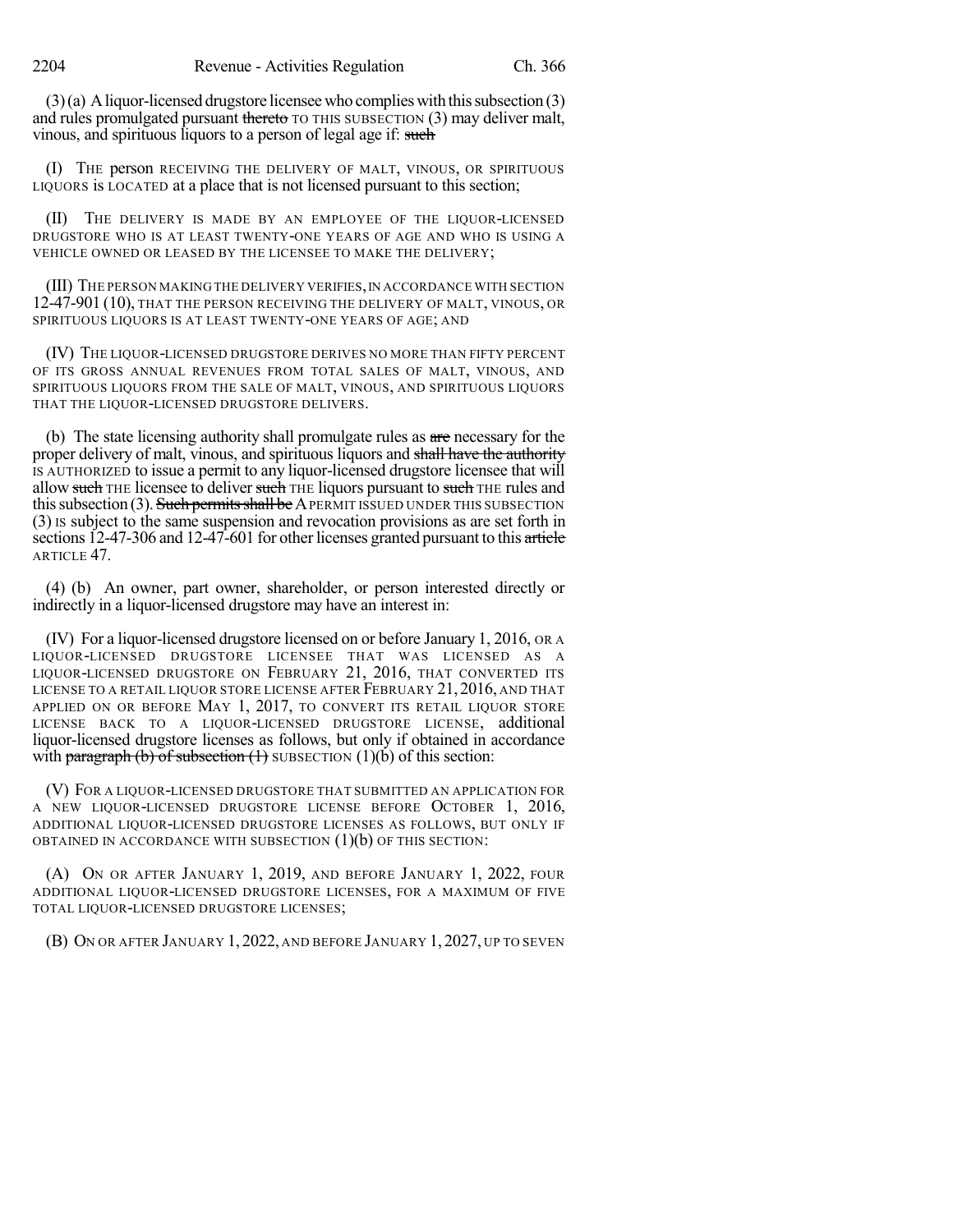ADDITIONAL LIQUOR-LICENSED DRUGSTORE LICENSES, FOR A MAXIMUM OF EIGHT TOTAL LIQUOR-LICENSED DRUGSTORE LICENSES;

(C) ON OR AFTER JANUARY 1, 2027, AND BEFORE JANUARY 1, 2032, UP TO TWELVE ADDITIONAL LIQUOR-LICENSED DRUGSTORE LICENSES, FOR A MAXIMUM OF THIRTEEN TOTAL LIQUOR-LICENSED DRUGSTORE LICENSES;

(D) ON OR AFTER JANUARY 1, 2032, AND BEFORE JANUARY 1, 2037, UP TO NINETEEN ADDITIONAL LIQUOR-LICENSED DRUGSTORE LICENSES, FOR A MAXIMUM OF TWENTY TOTAL LIQUOR-LICENSED DRUGSTORE LICENSES; AND

(E) ON OR AFTER JANUARY 1, 2037, AN UNLIMITED NUMBER OF ADDITIONAL LIQUOR-LICENSED DRUGSTORE LICENSES.

(c) SUBSECTION (4)(b)(V) OF THIS SECTION DOES NOT APPLY TO A LIQUOR-LICENSED DRUGSTORE LICENSEE THAT WAS LICENSED AS A LIQUOR-LICENSED DRUGSTORE ON FEBRUARY 21, 2016, THAT CONVERTED ITS LICENSE TO A RETAIL LIQUOR STORE LICENSE AFTER FEBRUARY 21, 2016, AND THAT APPLIED ON OR BEFORE MAY 1, 2017, TO CONVERT ITS RETAIL LIQUOR STORE LICENSE BACK TO A LIQUOR-LICENSED DRUGSTORE LICENSE.

(8) A PERSON LICENSED UNDER THIS SECTION THAT OBTAINS ADDITIONAL LIQUOR-LICENSED DRUGSTORE LICENSES IN ACCORDANCE WITH SUBSECTION  $(4)(b)(IV)$  OR  $(4)(b)(V)$  OF THIS SECTION MAY OPERATE UNDER A SINGLE OR CONSOLIDATED CORPORATE ENTITY BUT SHALL NOT COMMINGLE PURCHASES OF OR CREDIT EXTENSIONS FOR PURCHASES OF MALT, VINOUS, OR SPIRITUOUS LIQUORS FROM A WHOLESALER LICENSED UNDER THIS ARTICLE 47 FOR MORE THAN ONE LICENSED PREMISES.A WHOLESALER LICENSED UNDER THIS ARTICLE 47 SHALL NOT BASE THE PRICE FOR THE MALT, VINOUS, OR SPIRITUOUS LIQUORS IT SELLS TO A LIQUOR-LICENSED DRUGSTORE LICENSED UNDER THIS SECTION ON THE TOTAL VOLUME OF MALT,VINOUS,OR SPIRITUOUS LIQUORS THAT THE LICENSEE PURCHASES FOR MULTIPLE LICENSED PREMISES.

**SECTION 10.** In Colorado Revised Statutes, 12-47-601, **add** (7.5)(c) as follows:

**12-47-601. Suspension - revocation - fines.** (7.5) (c) WHEN IMPOSING A SUSPENSION OR FINE AGAINST A RETAIL ESTABLISHMENT LICENSED UNDER SECTION  $12-46-107(1)$  OR THIS ARTICLE 47 FOR A VIOLATION OF SECTION  $12-47-901(5)(a)(1)$ , THE LICENSING AUTHORITY SHALL NOT TAKE INTO CONSIDERATION ANY VIOLATION OF SECTION  $12-47-901(5)(a)(I)$  BY THE LICENSEE THAT OCCURRED MORE THAN FIVE YEARS BEFORE THE DATE ON WHICH THE VIOLATION FOR WHICH THE SUSPENSION OR FINE IS BEING IMPOSED OCCURRED.

**SECTION 11.** In Colorado Revised Statutes, 12-47-901, **amend** (1) introductory portion, (1)(f),(1)(h)(I),(1)(h)(II), (5)(c), (5)(k), (5)(p)(I)(B), (5)(p)(II), (5)(p)(III), (9)(b), and (10); and **add** (1)(h)(VII) as follows:

**12-47-901. Unlawful acts- exceptions- definitions.** (1) Except as provided in section 18-13-122,  $C.R.S.,$  it is unlawful for any person:

(f) To sell at retail any malt, vinous, or spirituous liquors in sealed containers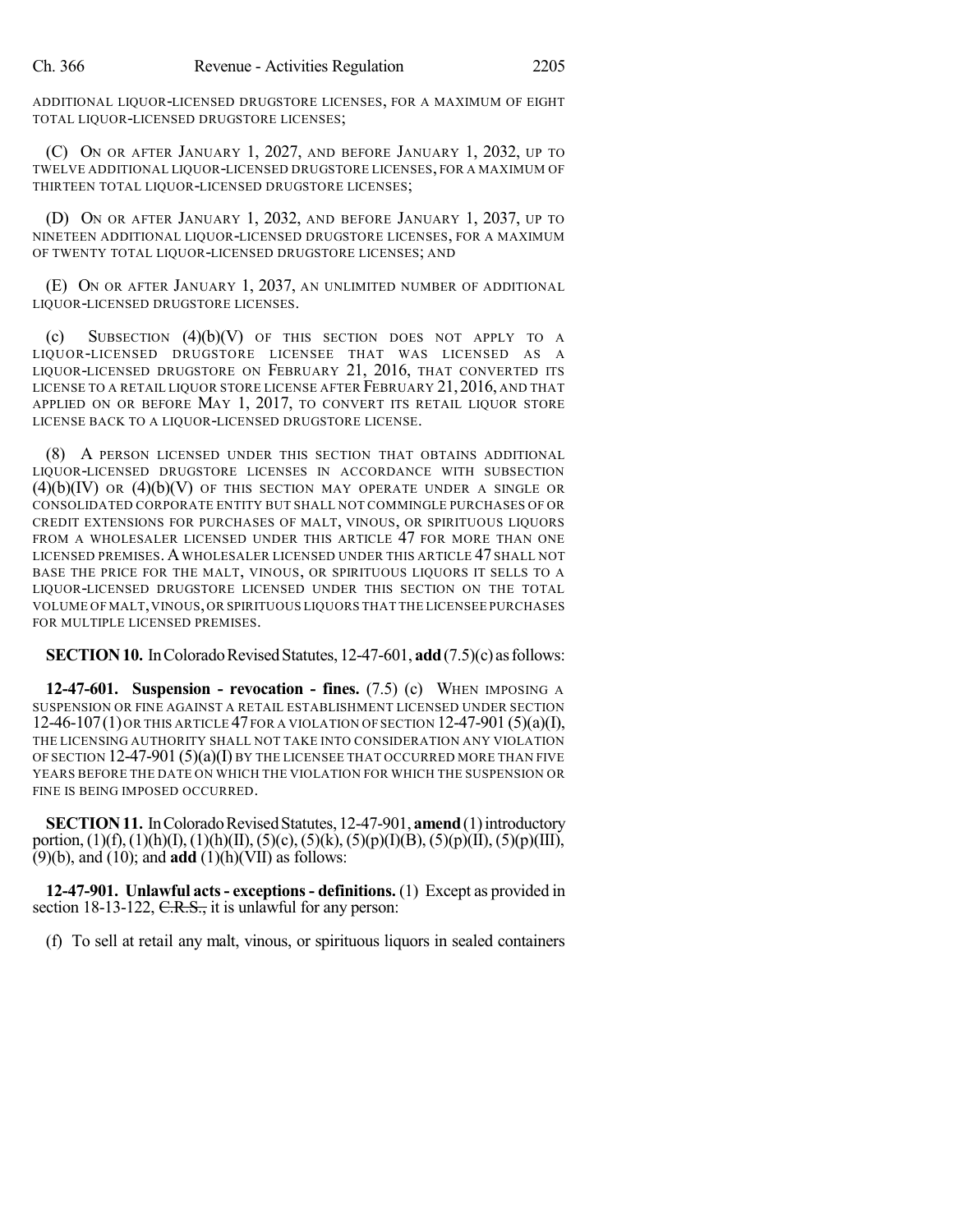without holding a retail liquor store or liquor-licensed drugstore license, except as permitted by section 12-47-301 (6)(b) or any other provision of this article ARTICLE 47, OR TO SELL AT RETAIL ANY FERMENTED MALT BEVERAGES IN SEALED CONTAINERS WITHOUT HOLDINGA FERMENTED MALT BEVERAGE RETAILER'S LICENSE UNDER SECTIONS 12-46-104 (1)(c) AND 12-46-107 (1)(a);

(h) (I) To consume ANY FERMENTED MALT BEVERAGE OR malt, vinous, or spirituous liquor:

(A) In any public place except on any licensed premises permitted under this article ARTICLE 47 OR ARTICLE 46 OF THIS TITLE 12 to sell such liquor ANY FERMENTED MALT BEVERAGES OR MALT, VINOUS, OR SPIRITUOUS LIQUORS by the drink for consumption thereon; to consume any alcohol beverage ON THE LICENSED PREMISES;

(B) Upon any premises licensed to sell liquor ALCOHOL BEVERAGES for consumption on the licensed premises, the sale of which is not authorized by the state licensing authority; to consume alcohol beverages

(C) At any time on such premises other than such alcohol beverage as is BEVERAGES purchased from such THE establishment; or to consume alcohol beverages

(D) In any public room on such THE LICENSED premises during such hours as DURING WHICH the sale of such THE ALCOHOL beverage is prohibited under this article ARTICLE 47.

(II) Notwithstanding subparagraph (I) of this paragraph (h), it is not unlawful for SUBSECTION  $(1)(h)(I)$  OF THIS SECTION, a person who is at least twenty-one years of age to MAY consume malt, vinous, or spirituous liquors ALCOHOL BEVERAGES while the person is a passenger aboard a luxury limousine or a charter bus, asthose terms are defined in section 40-10.1-301. C.R.S. Nothing in this subparagraph  $(H)$ SUBSECTION  $(1)(h)(II)$  authorizes an owner or operator of a luxury limousine or charter bus to sell or distribute alcohol beverages without obtaining a public transportation system license pursuant to section 12-47-419.

(VII) NOTWITHSTANDING SUBSECTION  $(1)(h)(I)$  of this section, it is not UNLAWFUL FOR A PERSON WHO IS AT LEAST TWENTY-ONE YEARS OF AGE TO CONSUME ANY FERMENTED MALT BEVERAGE OR MALT, VINOUS, OR SPIRITUOUS LIQUOR IN ANY PUBLIC PLACE, OTHER THAN A PUBLIC RIGHT OF WAY, WHERE CONSUMPTION OF THE FERMENTED MALT BEVERAGE OR MALT, VINOUS, OR SPIRITUOUS LIQUOR HAS BEEN SPECIFICALLY AUTHORIZED BY ORDINANCE, RESOLUTION,OR RULE ADOPTED BY A MUNICIPALITY,CITY AND COUNTY,OR COUNTY OR, FOR PURPOSES OF STATE PARKS, STATE WILDLIFE AREAS, OR OTHER PROPERTIES OPEN TO RECREATION THAT ARE UNDER THE SUPERVISION OF THE PARKS AND WILDLIFE COMMISSION CREATED IN ARTICLE 9 OF TITLE 33, BY THE PARKS AND WILDLIFE COMMISSION.

(5) It is unlawful for any person licensed to sell at retail pursuant to this article 47 or article 46 of this title 12: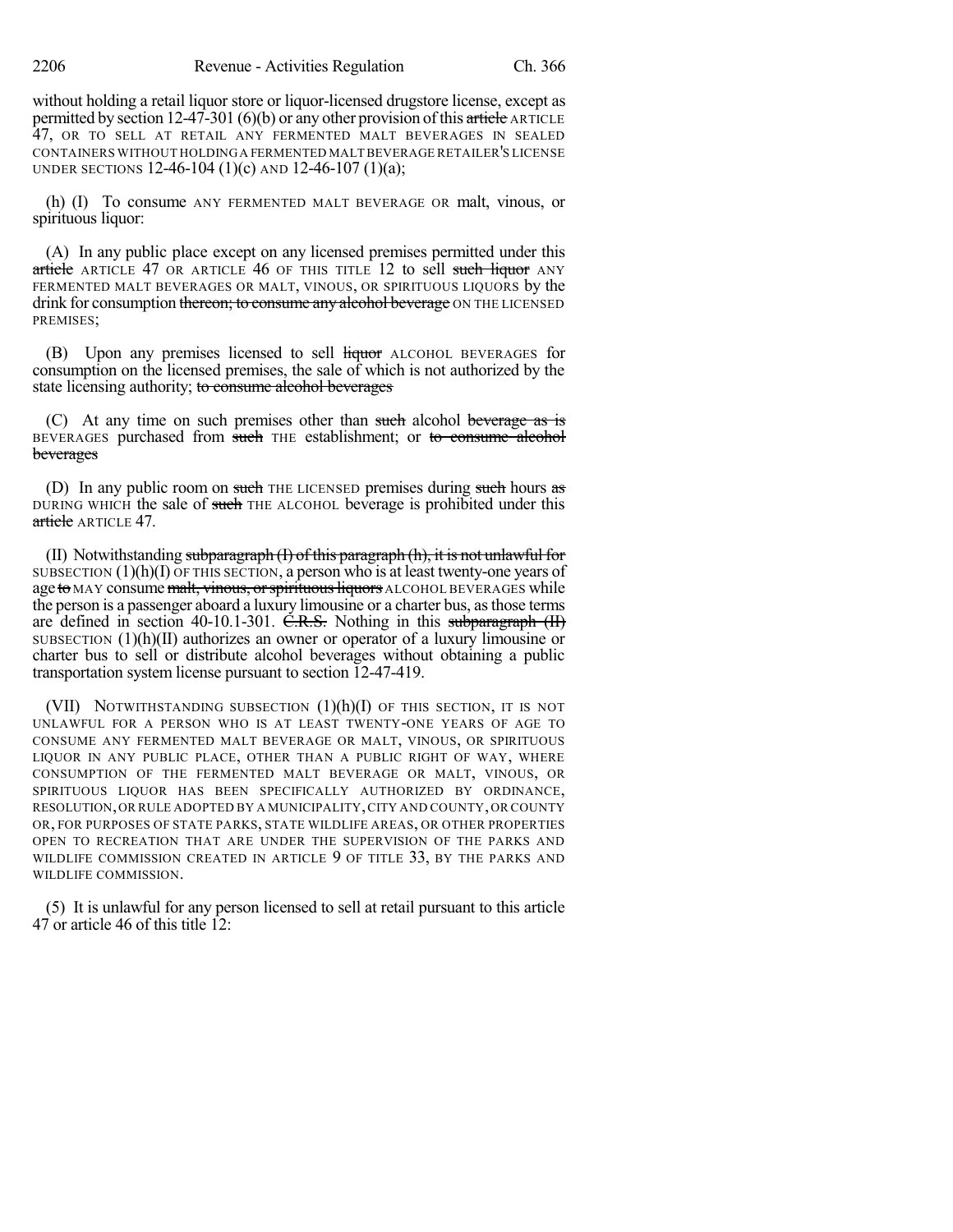(c) Except as provided in section 18-13-122, C.R.S., To sell fermented malt beverages:

(I) To any person under the age of twenty-one years,  $\sigma$  EXCEPT AS PROVIDED IN SECTION 18-13-122;

(II) To any person between the hours of 12 midnight and 8 a.m.; OR

(III) IN A SEALED CONTAINER ON CHRISTMAS DAY;

 $(k)$ (I) EXCEPT AS PROVIDED IN SUBSECTIONS  $(5)$ (k)(II), $(5)$ (k)(IV), AND  $(5)$ (k)(V) OF THIS SECTION, to have on the licensed premises, iflicensed as a retail liquorstore, or liquor-licensed drugstore, OR FERMENTED MALT BEVERAGE RETAILER, any container that shows evidence of having once been opened or that contains a volume of liquor less than that specified on the label of such THE container; except that

 $(II)(A)$  A person holding a retail liquor store or liquor-licensed drugstore license UNDER THIS ARTICLE 47 may have upon the licensed premises malt, vinous, or spirituous liquors in open containers when the open containers were brought on the licensed premises by and remain solely in the possession of the sales personnel of a person licensed to sell at wholesale pursuant to this article ARTICLE 47 for the purpose of sampling malt, vinous, or spirituous liquors by the retail LIQUOR STORE OR LIQUOR-LICENSED DRUGSTORE licensee only.

(B) A PERSON HOLDING A FERMENTED MALT BEVERAGE RETAILER'S LICENSE UNDER SECTION  $12-46-107$   $(1)(a)$  may have upon the licensed premises FERMENTED MALT BEVERAGES IN OPEN CONTAINERS WHEN THE OPEN CONTAINERS WERE BROUGHT ONTO THE LICENSED PREMISES BY AND REMAIN SOLELY IN THE POSSESSION OF THE SALES PERSONNEL OF A PERSON LICENSED TO SELL AT WHOLESALE PURSUANT TO ARTICLE 46 OF THIS TITLE 12 FOR THE PURPOSE OF SAMPLING FERMENTED MALT BEVERAGES BY THE FERMENTED MALT BEVERAGE RETAILER LICENSEE ONLY.

(III) Nothing in this paragraph  $(k)$  shall apply SUBSECTION (5)(k) APPLIES to any liquor-licensed drugstore where the contents, or a portion thereof OF THE CONTENTS, have been used in compounding prescriptions.

 $(H)$ (IV) Notwithstanding subparagraph (I) of this paragraph (k), It shall IS not be unlawful for a retail liquor store or liquor-licensed drugstore licensee to allow tastings to be conducted on his or her THE licensed premises if authorization for the tastings has been granted pursuant to section 12-47-301.

(V) A PERSON HOLDING A RETAIL LIQUOR STORE OR LIQUOR-LICENSED DRUGSTORE LICENSE UNDER THIS ARTICLE 47 OR A FERMENTED MALT BEVERAGE RETAILER'S LICENSE UNDER SECTION 12-46-107 (1)(a) MAY HAVE UPON THE LICENSED PREMISES AN OPEN CONTAINER OF AN ALCOHOL BEVERAGE PRODUCT THAT THE LICENSEE DISCOVERS TO BE DAMAGED OR DEFECTIVE SO LONG AS THE LICENSEE MARKS THE PRODUCT AS DAMAGED OR FOR RETURN AND STORES THE OPEN CONTAINER OUTSIDE THE SALES AREA OF THE LICENSED PREMISES UNTIL THE LICENSEE IS ABLE TO RETURN THE PRODUCT TO THE WHOLESALER FROM WHOM THE PRODUCT WAS PURCHASED.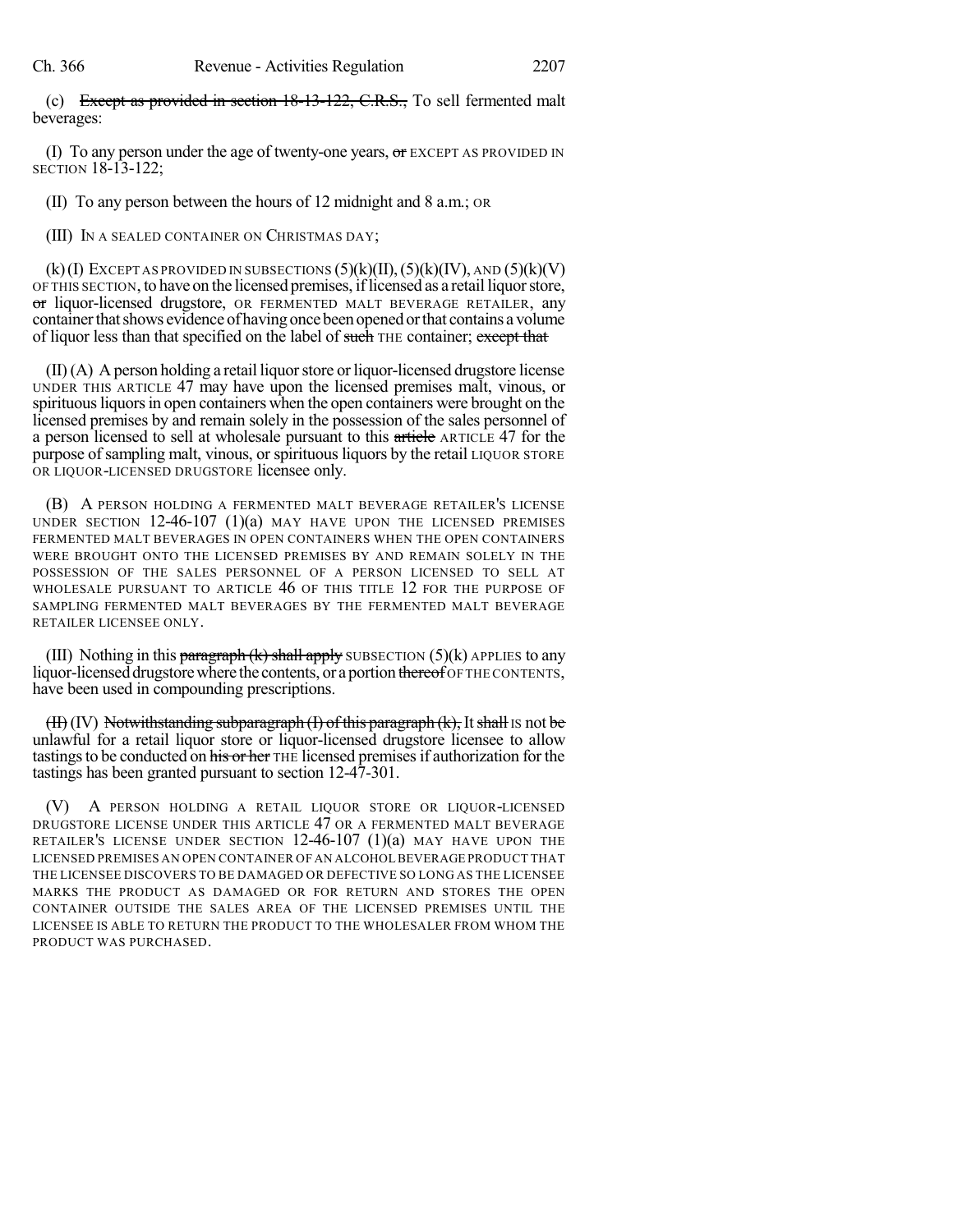(p) (I) (B) Except as provided in subparagraph  $(H)$  of this paragraph  $(p)$ SUBSECTION  $(5)(p)(II)$  OF THIS SECTION, to employ a person who is at least eighteen years of age but under twenty-one years of age to sell or dispense malt, vinous, or spirituous liquors unless the employee is supervised by another person who is on the licensed premises and is at least twenty-one years of age; EXCEPT THAT THIS SUBSECTION  $(5)(p)(I)(B)$  DOES NOT APPLY TO A RETAIL LIQUOR STORE LICENSED UNDER SECTION 12-47-407 OR A LIQUOR-LICENSED DRUGSTORE LICENSED UNDER SECTION 12-47-408;

(II) If licensed as a tavern under section 12-47-412 that does not regularly serve meals OR a lodging and entertainment facility under section 12-47-426 that does not regularly serve meals,  $\alpha$  retail liquor store under section 12-47-407, or  $\alpha$ liquor-licensed drugstore under section 12-47-408, to permit an employee who is under twenty-one years of age to sell malt, vinous, or spirituous liquors; or

(III) If licensed as a retail liquor store under section 12-47-407, or a liquor-licensed drugstore under section 12-47-408, OR A FERMENTED MALT BEVERAGE RETAILER UNDER SECTION  $12-46-107(1)(a)$ , to permit an employee who is under twenty-one years of age to deliver or otherwise have any contact with malt, vinous, or spirituous liquors OR FERMENTED MALT BEVERAGES offered for sale on, or sold and removed from, the licensed premises of the retail liquor store, or liquor-licensed drugstore, OR FERMENTED MALT BEVERAGE RETAILER.

 $(9)(b)$  This subsection  $(9)$  applies to persons licensed or permitted to sell or serve alcohol beverages for consumption on the licensed premises pursuant to section *12-46-107 (1)(b),* 12-47-403, 12-47-409, 12-47-410, 12-47-411, 12-47-412, 12-47-413, 12-47-414, 12-47-415, 12-47-416, 12-47-417, 12-47-418, 12-47-419, 12-47-420, 12-47-422, 12-47-424, or 12-47-426.

 $(10)(a)$  Except as provided in paragraph (b) of this subsection (10), it is unlawful for SUBSECTION (10)(b) OF THIS SECTION, a retail licensee or an employee of a retail licensee to SHALL NOT sell malt, vinous, or spirituous liquors OR FERMENTED MALT BEVERAGES to a consumer for consumption off the licensed premises unless the retail licensee or employee verifies that the consumer is at least twenty-one years of age by requiring the consumer to present a valid identification, as determined by the state licensing authority by rule. The retail licensee or employee shall make a determination from the information presented whether the purchaser is at least twenty-one years of age.

(b) It is not unlawful for a retail licensee or employee of a retail licensee to sell malt, vinous, or spirituous liquors OR FERMENTED MALT BEVERAGES to a consumer who is or reasonably appears to be over fifty years of age and who failed to present an acceptable form of identification.

(c) As used in this subsection (10), "retail licensee" means a person licensed under section 12-46-104 (1)(c) *12-46-107 (1)(a)*, 12-47-407, or 12-47-408.

**SECTION 12. Appropriation.** (1) For the 2018-19 state fiscal year, \$91,092 is appropriated to the department of revenue. This appropriation is from the liquor enforcement division and state licensing authority cash fund created in section 24-35-401, C.R.S. To implement this act, the department may use this appropriation